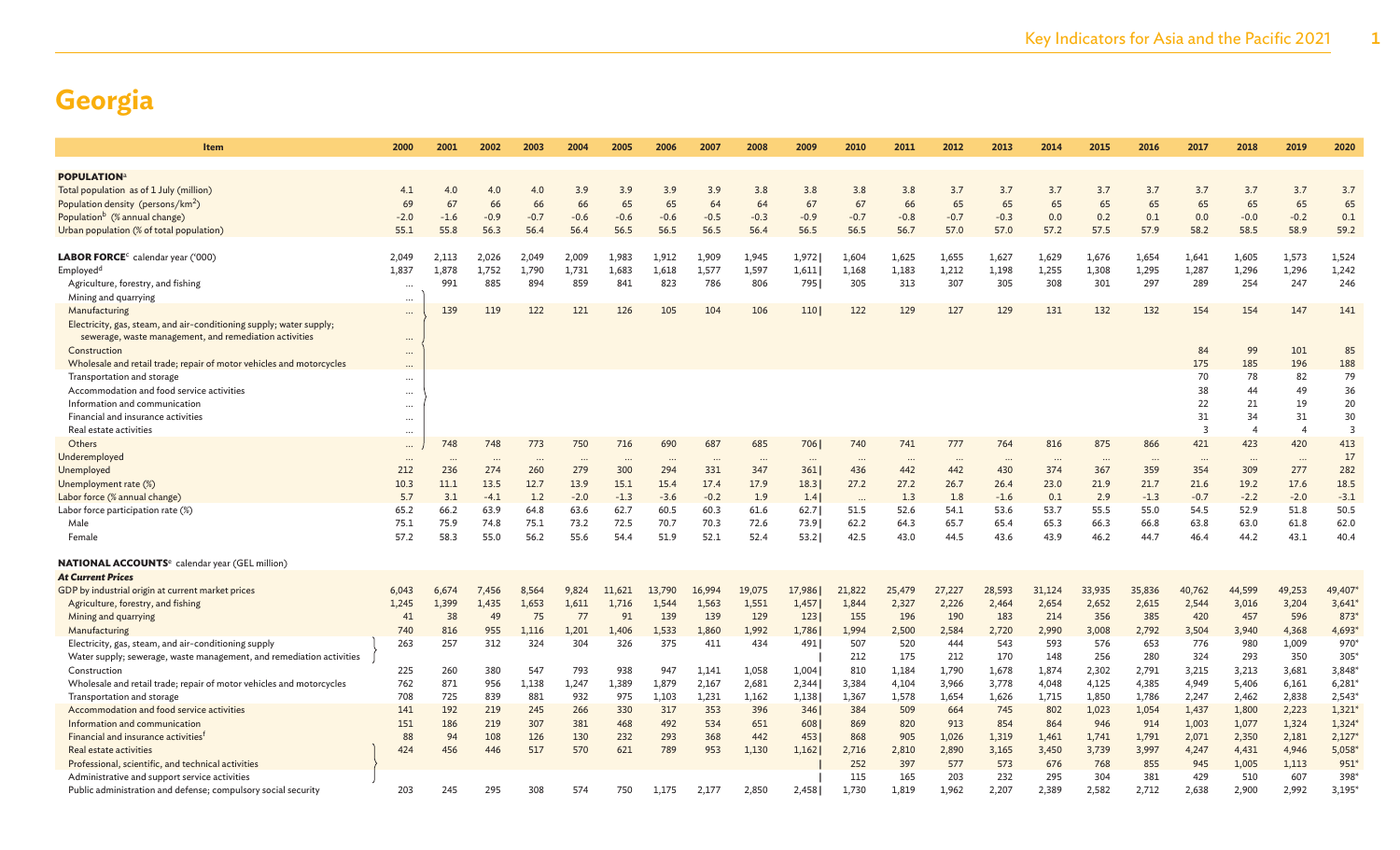| Item                                                               | 2000     | 2001      | 2002     | 2003     | 2004     | 2005     | 2006      | 2007     | 2008      | 2009            | 2010     | 2011     | 2012                 | 2013     | 2014     | 2015     | 2016      | 2017     | 2018     | 2019     | 2020              |
|--------------------------------------------------------------------|----------|-----------|----------|----------|----------|----------|-----------|----------|-----------|-----------------|----------|----------|----------------------|----------|----------|----------|-----------|----------|----------|----------|-------------------|
|                                                                    |          |           |          |          |          |          |           |          |           |                 |          |          |                      |          |          |          |           |          |          |          |                   |
| Education                                                          | 214      | 238       | 273      | 278      | 344      | 385      | 511       | 549      | 671       | 757             | 920      | 1,032    | 1,076                | 1,245    | 1,375    | 1,459    | 1,485     | 1,609    | 1,740    | 1,883    | 2,010             |
| Human health and social work activities                            | 314      | 320       | 348      | 346      | 346      | 404      | 598       | 689      | 835       | 1.0211          | 594      | 732      | 786                  | 931      | 1,016    | 1,286    | 1,388     | 1,565    | 1,633    | 1,796    | 2,006             |
| Arts, entertainment, and recreation                                |          |           |          |          |          |          |           |          |           |                 | 376      | 581      | 848                  | 889      | 771      | 914      | 962       | 1,045    | 1,182    | 1,510    | 1,296             |
| Other service activities                                           | 197      | 192       | 192      | 250      | 279      | 373      | 450       | 627      | 748       | 605             | 168      | 241      | 210                  | 187      | 296      | 278      | 297       | 344      | 347      | 311      | 373'              |
| Activities of households as employers; undifferentiated goods- and |          |           |          |          |          |          |           |          |           |                 |          |          |                      |          |          |          |           |          |          |          |                   |
| services-producing activities of households for own use            | 15       | 11        | q        | q        | q        | 10       | 10        | 11       | 14        | 17 <sup>1</sup> | 22       | 27       | 32                   | 32       | 31       | 31       | 34        | 35       | 37       | 45       | $54*$             |
| Activities of extraterritorial organizations and bodies            | $\cdots$ | $\cdots$  | $\cdots$ | $\cdots$ | $\ldots$ | $\ddots$ | $\ddotsc$ |          | $\cdots$  | $\cdots$        | $\cdots$ |          | $\ddot{\phantom{a}}$ | $\cdots$ |          | $\cdots$ | $\ddotsc$ |          |          |          | $\ddots$          |
| Financial intermediation services indirectly measured <sup>g</sup> | $-55$    | $-63$     | $-73$    | $-78$    | $-75$    | $-130$   | $-107$    | $-163$   | $-224$    | $-224$          | $\cdots$ |          |                      | $\cdots$ |          | $\ddots$ |           |          |          | $\cdots$ |                   |
| Gross value added at basic prices                                  | 5,676    | 6,238     | 6,961    | 8.042    | 8.990    | 10.284   | 12.047    | 14,611   | 16,522    | 15,546          | 19,286   | 22,622   | 24.252               | 25,538   | 27.661   | 30.197   | 31,556    | 35,348   | 38,779   | 43.138   | 43,266            |
| Taxes less subsidies on production and imports                     | 367      | 436       | 495      | 522      | 835      | 1,336    | 1,743     | 2,383    | 2,553     | 2,440           | 2,535    | 2,857    | 2,976                | 3,055    | 3,463    | 3,738    | 4,280     | 5,414    | 5,821    | 6,115    | 6,141             |
| Net factor income from abroad                                      | 232      | 67        | 73       | 67       | 181      | 171      | 313       | 67       | $-257$    | $-196$          | $-388$   | $-718$   | $-285$               | $-527$   | $-406$   | $-769$   | $-1,660$  | $-1,996$ | $-1,735$ | $-2,192$ | $-2,346'$         |
| <b>GNI</b>                                                         | 6,275    | 6,741     | 7,529    | 8,631    | 10,005   | 11,792   | 14,102    | 17,060   | 18,818    | 17,789          | 21,434   | 24,761   | 26,943               | 28,066   | 30,718   | 33,166   | 34,176    | 38,766   | 42,864   | 47,060   | 47,061            |
| <b>Structure of Output</b> (% of GDP at current basic prices)      |          |           |          |          |          |          |           |          |           |                 |          |          |                      |          |          |          |           |          |          |          |                   |
| Agriculture                                                        | 21.9     | 22.4      | 20.6     | 20.6     | 17.9     | 16.7     | 12.8      | 10.7     | 9.4       | 9.41            | 9.6      | 10.3     | 9.2                  | 9.6      | 9.6      | 8.8      | 8.3       | 7.2      | 7.8      | 7.4      | $8.4^{\circ}$     |
| Industry                                                           | 22.4     | 22.0      | 24.4     | 25.6     | 26.4     | 26.8     | 24.9      | 24.3     | 21.9      | 21.9            | 19.1     | 20.2     | 21.5                 | 20.7     | 21.0     | 21.5     | 21.9      | 23.3     | 22.9     | 23.2     | 24.7'             |
| Services                                                           | 55.7     | 55.6      | 55.0     | 53.8     | 55.7     | 56.5     | 62.3      | 65.0     | 68.7      | 68.71           | 71.4     | 69.5     | 69.3                 | 69.6     | 69.4     | 69.7     | 69.8      | 69.5     | 69.3     | 69.4     | 66.9              |
| Expenditure on GDP at current market prices                        | 6,043    | 6,674     | 7,456    | 8,564    | 9,824    | 11,621   | 13.790    | 16.994   | 19,075    | 17,986          | 21,822   | 25,479   | 27,227               | 28,593   | 31,124   | 33,935   | 35,836    | 40,762   | 44,599   | 49,253   | 49,407            |
| Final consumption expenditure                                      | 5.444    | 5,746     | 6,539    | 7,131    | 8,323    | 9,800    | 12,865    | 16,091   | 19,804    | 19,095          | 21,050   | 24,451   | 25,331               | 26,067   | 28,478   | 30,796   | 30,487    | 34,115   | 36,801   | 41,206   | 45,656            |
| Household final consumption                                        | 4,863    | 5,042     | 5,750    | 6,088    | 6,702    | 7,504    | 10,418    | 11,986   | 14,513    | 14,260          | 17,347   | 20,275   | 21,076               | 21,536   | 23,302   | 24,973   | 23,925    | 27,214   | 29,728   | 33,864   | 37,486            |
| NPISHs final consumption                                           | 65       | 61        | 59       | 206      | 242      | 283      | 331       | 387      | 355       | 436             | 371      | 679      | 547                  | 524      | 735      | 973      | 1,076     | 1,255    | 1,182    | 885      | 1,038             |
| Government final consumption                                       | 516      | 644       | 730      | 836      | 1,379    | 2,014    | 2,116     | 3,718    | 4,936     | 4,399           | 3,332    | 3,497    | 3,708                | 4,008    | 4,442    | 4,850    | 5,486     | 5,647    | 5,891    | 6,458    | 7,132             |
| Gross capital formation                                            | 1,606    | 1,890     | 1,900    | 2,682    | 3,135    | 3,892    | 4,255     | 5,448    | 4,952     | 2,343           | 4,479    | 5,657    | 7,045                | 6,002    | 7,907    | 8,923    | 10,805    | 11,124   | 12,543   | 12,460   | 12,921            |
| Gross fixed capital formation                                      | 1,538    | 1,818     | 1,826    | 2,284    | 2,697    | 3,261    | 3,524     | 4,370    | 4,099     | 2,755           | 4,129    | 5,176    | 6,021                | 5,372    | 6.802    | 8,264    | 9,505     | 10,391   | 11,216   | 11,837   | 12,110            |
| Public                                                             |          |           |          |          |          |          |           |          |           |                 |          |          |                      | $\cdots$ |          |          |           |          |          |          | $\ddotsc$         |
| Private                                                            |          | $\ddotsc$ | .        | $\cdots$ |          |          | $\cdots$  | $\cdots$ | $\cdots$  | $\cdots$        |          | $\cdots$ |                      | $\cdots$ | $\cdots$ |          | $\cdots$  |          |          | $\ddots$ |                   |
| Changes in inventories                                             | 69       | 72        | 74       | 399      | 437      | 630      | 731       | 1.077    | 853       | $-412$          | 350      | 482      | 1,024                | 630      | 1.105    | 659      | 1,301     | 733      | 1,327    | 624      | 811               |
| Acquisitions less disposals of valuables                           |          |           |          |          |          |          |           |          | $\ddotsc$ | $\cdots$        | $\cdots$ | $\ddots$ | $\ddots$             | $\ddots$ |          | $\cdots$ | $\ddotsc$ |          |          |          |                   |
| Exports of goods and services                                      | 1,390    | 1,633     | 2,179    | 2,727    | 3,100    | 3,922    | 4,532     | 5,303    | 5,459     | 5,349           | 7,191    | 8,838    | 9,942                | 11,930   | 12,429   | 13,867   | 14,621    | 18,965   | 22,549   | 27,000   | 18,456            |
| Exports of goods                                                   | 907      | 982       | 1,319    | 1,777    | 2,073    | 2,666    | 2,956     | 3,479    | 3,587     | 3,163           | 4,266    | 5,434    | 5,712                | 6,971    | 7,055    | 6,858    | 6,780     | 8,956    | 11,168   | 13,978   | 13,595            |
| <b>Exports of services</b>                                         | 482      | 650       | 860      | 949      | 1,027    | 1,256    | 1,576     | 1,824    | 1,873     | 2,185           | 2,925    | 3,404    | 4,230                | 4,959    | 5,375    | 7,008    | 7,841     | 10,010   | 11,380   | 13,022   | 4,861             |
| Less: Imports of goods and services                                | 2.397    | 2,594     | 3,161    | 3,976    | 4,734    | 5,993    | 7,863     | 9,848    | 11,140    | 8,801           | 10,899   | 13,468   | 15,091               | 15,406   | 17,691   | 19,651   | 20,077    | 23,443   | 27,293   | 31,414   | 27,626            |
| Imports of goods                                                   | 2,018    | 2,103     | 2,379    | 3,142    | 3,814    | 4,861    | 6,574     | 8,295    | 9,304     | 7,173           | 8,951    | 11,335   | 12,690               | 12,803   | 14,623   | 15,830   | 15,969    | 18,512   | 21,600   | 24,555   | 23,131            |
| Imports of services                                                | 379      | 491       | 782      | 834      | 920      | 1,131    | 1,289     | 1,553    | 1,837     | 1,628           | 1,948    | 2,133    | 2,401                | 2,603    | 3,068    | 3,821    | 4,109     | 4,931    | 5,693    | 6,859    | 4,495             |
| Statistical discrepancy                                            |          |           |          |          |          |          |           |          |           |                 |          |          |                      |          |          |          |           |          |          |          |                   |
| <b>Structure of Demand</b> (% of GDP at current market prices)     |          |           |          |          |          |          |           |          |           |                 |          |          |                      |          |          |          |           |          |          |          |                   |
| Household final consumption                                        | 80.5     | 75.5      | 77.1     | 71.1     | 68.2     | 64.6     | 75.5      | 70.5     | 76.1      | 79.3            | 79.5     | 79.6     | 77.4                 | 75.3     | 74.9     | 73.6     | 66.8      | 66.8     | 66.7     | 68.8     | 75.9 <sup>°</sup> |
| Government final consumption                                       | 8.5      | 9.6       | 9.8      | 9.8      | 14.0     | 17.3     | 15.3      | 21.9     | 25.9      | 24.51           | 15.3     | 13.7     | 13.6                 | 14.0     | 14.3     | 14.3     | 15.3      | 13.9     | 13.2     | 13.1     | 14.4              |
| <b>Gross capital formation</b>                                     | 26.6     | 28.3      | 25.5     | 31.3     | 31.9     | 33.5     | 30.9      | 32.1     | 26.0      | 13.0            | 20.5     | 22.2     | 25.9                 | 21.0     | 25.4     | 26.3     | 30.2      | 27.3     | 28.1     | 25.3     | 26.2              |
| Changes in inventories                                             | 1.1      | 1.1       | 1.0      | 4.7      | 4.5      | 5.4      | 5.3       | 6.3      | 4.5       | $-2.3$          | 1.6      | 1.9      | 3.8                  | 2.2      | 3.6      | 1.9      | 3.6       | 1.8      | 3.0      | 1.3      | 1.6               |
| Exports of goods and services                                      | 23.0     | 24.5      | 29.2     | 31.8     | 31.6     | 33.7     | 32.9      | 31.2     | 28.6      | 29.7            | 33.0     | 34.7     | 36.5                 | 41.7     | 39.9     | 40.9     | 40.8      | 46.5     | 50.6     | 54.8     | 37.4'             |
| Imports of goods and services                                      | 39.7     | 38.9      | 42.4     | 46.4     | 48.2     | 51.6     | 57.0      | 58.0     | 58.4      | 48.9            | 49.9     | 52.9     | 55.4                 | 53.9     | 56.8     | 57.9     | 56.0      | 57.5     | 61.2     | 63.8     | $55.9*$           |
| Statistical discrepancy                                            |          |           |          |          |          |          |           |          |           |                 |          |          |                      |          |          |          |           |          |          |          |                   |
|                                                                    |          |           |          |          |          |          |           |          |           |                 |          |          |                      |          |          |          |           |          |          |          |                   |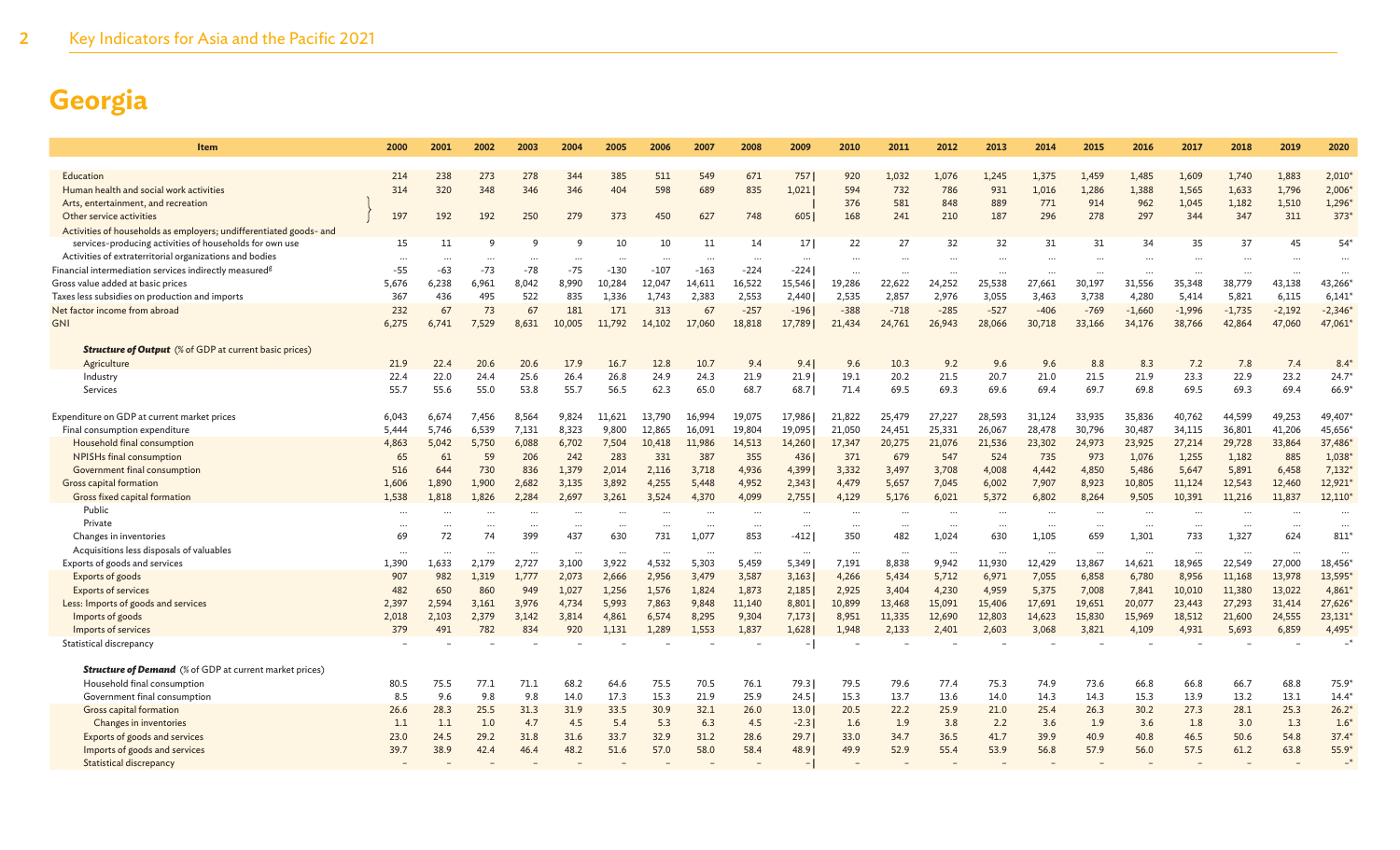| <b>Item</b>                                                          | 2000    | 2001   | 2002      | 2003   | 2004   | 2005     | 2006     | 2007      | 2008      | 2009            | 2010   | 2011   | 2012   | 2013   | 2014   | 2015   | 2016   | 2017   | 2018   | 2019   | 2020        |
|----------------------------------------------------------------------|---------|--------|-----------|--------|--------|----------|----------|-----------|-----------|-----------------|--------|--------|--------|--------|--------|--------|--------|--------|--------|--------|-------------|
| <b>At Chained Prices</b>                                             |         |        |           |        |        |          |          |           |           |                 |        |        |        |        |        |        |        |        |        |        |             |
| GDP by industrial origin at 2010   2015 market pricesh               | 11.284  | 11,826 | 12,473    | 13,853 | 14,656 | 16,061   | 17.574   | 19,784    | 20,263    | 19,523          | 26,641 | 28,602 | 30,437 | 31,537 | 32,938 | 33,935 | 34,921 | 36,612 | 38,386 | 40,298 | 37,816      |
| Agriculture, forestry, and fishing                                   | 1.596   | 1.727  | 1.702     | 1.878  | 1.733  | 1,935    | 1.709    | 1.762     | 1.685     | 1,576           | 2,284  | 2.489  | 2,364  | 2.679  | 2,655  | 2,652  | 2,578  | 2,380  | 2,709  | 2,726  | 2,826       |
| Mining and quarrying                                                 | 114     | 103    | 133       | 131    | 104    | 96       | 112      | 134       | 156       | 172             | 249    | 241    | 256    | 252    | 264    | 356    | 373    | 384    | 397    | 429    | 436         |
| Manufacturing                                                        | 1,080   | 1,067  | 1,210     | 1,306  | 1,404  | 1,594    | 1,849    | 2.142     | 2,096     | 1,955           | 2,353  | 2,722  | 3,061  | 3,317  | 3,442  | 3,008  | 3,120  | 3,174  | 3,305  | 3,349  | $3,348*$    |
| Electricity, gas, steam, and air-conditioning supply                 | 422     | 398    | 357       | 390    | 373    | 390      | 447      | 473       | 493       | 522             | 497    | 539    | 566    | 614    | 604    | 576    | 609    | 659    | 701    | 738    | 683         |
| Water supply; sewerage, waste management, and remediation activities |         |        |           |        |        |          |          |           |           |                 | 216    | 171    | 226    | 183    | 152    | 256    | 282    | 324    | 294    | 357    | 317         |
| Construction                                                         | 315     | 347    | 497       | 728    | 938    | 1,009    | 1,100    | 1,259     | 1,103     | 1,054           | 1,324  | 1,426  | 1,573  | 1,528  | 1,871  | 2,302  | 2,548  | 2,696  | 2,502  | 2,520  | 2,402       |
| Wholesale and retail trade; repair of motor vehicles and motorcycles | 1,455   | 1,583  | 1.645     | 1,843  | 1.997  | 2,183    | 2,606    | 2,858     | 3,176     | 2,674           | 4.044  | 4,236  | 4,284  | 4,123  | 4,153  | 4,125  | 4,147  | 4,328  | 4,566  | 4,946  | 4,668*      |
| Transportation and storage                                           | 826     | 839    | 921       | 961    | 1,002  | 1,039    | 1,214    | 1,358     | 1,222     | 1,226           | 1,463  | 1,557  | 1,698  | 1,640  | 1,755  | 1,850  | 1,725  | 1,925  | 2,012  | 2,181  | $1,694*$    |
| Accommodation and food service activities                            | 151     | 202    | 217       | 248    | 254    | 295      | 326      | 363       | 383       | 365             | 888    | 949    | 970    | 977    | 985    | 1,023  | 1,073  | 1,299  | 1,435  | 1,701  | 1,056       |
| Information and communication                                        | 207     | 207    | 212       | 290    | 338    | 436      | 493      | 535       | 618       | 598             | 827    | 855    | 954    | 896    | 889    | 946    | 889    | 971    | 1,003  | 1,218  | 1,209       |
| Financial and insurance activities <sup>f</sup>                      | 91      | 104    | 127       | 150    | 172    | 256      | 348      | 407       | 420       | 4251            | 950    | 1,011  | 1,158  | 1,372  | 1,604  | 1.741  | 1,897  | 2,191  | 2,445  | 2,262  | 2,148       |
| Real estate activities                                               | 727     | 804    | 774       | 900    | 1.014  | 1.071    | 1.169    | 1.347     | 1.401     | 1.380           | 3.176  | 3.354  | 3.399  | 3.620  | 3.684  | 3.739  | 3,937  | 4.112  | 4,199  | 4,369  | $4,367*$    |
| Professional, scientific, and technical activities                   |         |        |           |        |        |          |          |           |           |                 | 378    | 499    | 639    | 640    | 716    | 768    | 861    | 896    | 937    | 1,004  | 819*        |
| Administrative and support service activities                        |         |        |           |        |        |          |          |           |           |                 | 156    | 206    | 231    | 262    | 314    | 304    | 370    | 390    | 451    | 507    | 315'        |
| Public administration and defense; compulsory social security        | 1,915   | 1,844  | 1,866     | 1,823  | 1,938  | 1,828    | 1,794    | 2,085     | 2,296     | 2,323           | 2,156  | 2,106  | 2,256  | 2,398  | 2,528  | 2,582  | 2,655  | 2,571  | 2,766  | 2,723  | 2,772       |
| Education                                                            | 484     | 501    | 508       | 516    | 532    | 589      | 653      | 717       | 808       | 848 I           | 1,057  | 1.134  | 1,189  | 1,332  | 1.434  | 1.459  | 1,460  | 1,523  | 1,622  | 1,701  | 1,755       |
| Human health and social work activities                              | 652     | 654    | 697       | 709    | 739    | 793      | 910      | 1.009     | 1.077     | 1,165           | 850    | 942    | 1,013  | 1,118  | 1.085  | 1.286  | 1,349  | 1,461  | 1,498  | 1,599  | 1,726       |
| Arts, entertainment, and recreation                                  |         |        |           |        |        |          |          |           |           |                 | 626    | 669    | 913    | 969    | 808    | 914    | 941    | 995    | 1,070  | 1,307  | 1,061       |
| Other service activities                                             | 430     | 405    | 425       | 508    | 549    | 648      | 687      | 844       | 863       | $741$           | 209    | 283    | 226    | 203    | 297    | 278    | 290    | 309    | 305    | 268    | 287*        |
| Activities of households as employers; undifferentiated goods- and   |         |        |           |        |        |          |          |           |           |                 |        |        |        |        |        |        |        |        |        |        |             |
| services-producing activities of households for own use              | 19      | 14     | 11        | 11     | 11     | 15       | 16       | 17        | 18        | 18 <sup>1</sup> | 26     | 31     | 36     | 36     | 33     | 31     | 32     | 32     | 34     | 40     | $45*$       |
| Activities of extraterritorial organizations and bodies              |         |        |           |        |        |          |          |           | $\cdots$  |                 |        |        |        |        |        |        |        |        |        |        |             |
| Financial intermediation services indirectly measured <sup>g</sup>   | $-63$   | $-77$  | $-94$     | $-99$  | $-90$  | $-144$   | $-121$   | $-172$    | $-217$    | $-214$          |        |        |        |        |        |        |        |        |        |        |             |
| Gross value added at basic prices                                    | 9,732   | 10,150 | 10,703    | 11,950 | 12,615 | 13,920   | 15,261   | 17,058    | 17,526    | 16,809          | 23,725 | 25,381 | 26,963 | 28,042 | 29,233 | 30,197 | 31,139 | 32,615 | 34,199 | 35,948 | 33,828      |
| Taxes less subsidies on production and imports                       | 1,631   | 1,826  | 1,953     | 1,964  | 2,136  | 2,158    | 2,326    | 2,734     | 2,745     | 2,689           | 2,923  | 3,223  | 3,476  | 3,495  | 3,706  | 3,738  | 3,782  | 3,995  | 4,183  | 4,355  | 4,002       |
| Net factor income from abroad                                        |         |        |           |        |        |          |          |           |           |                 |        |        |        |        |        |        |        |        |        |        |             |
| <b>GNI</b>                                                           |         |        |           |        |        |          |          |           |           |                 |        |        |        |        |        |        |        |        |        |        |             |
|                                                                      |         |        |           |        |        |          |          |           |           |                 |        |        |        |        |        |        |        |        |        |        |             |
| <b>Growth of Output</b> (% annual change)                            |         |        |           |        |        |          |          |           |           |                 |        |        |        |        |        |        |        |        |        |        |             |
| GDP                                                                  | 1.8     | 4.8    | 5.5       | 11.1   | 5.8    | 9.6      | 9.4      | 12.6      | 2.4       | $-3.7$          | 6.2    | 7.4    | 6.4    | 3.6    | 4.4    | 3.0    | 2.9    | 4.8    | 4.8    | 5.0    | $-6.2*$     |
| Agriculture                                                          | $-12.0$ | 8.2    | $-1.4$    | 10.3   | $-7.7$ | 11.7     | $-11.7$  | 3.1       | $-4.4$    | $-6.5$          | $-4.2$ | 9.0    | $-5.0$ | 13.3   | $-0.9$ | $-0.1$ | $-2.8$ | $-7.7$ | 13.8   | 0.7    | $3.6^\circ$ |
| Industry                                                             | 4.9     | $-0.8$ | 14.8      | 16.3   | 10.3   | 9.6      | 13.6     | 14.2      | $-4.0$    | $-3.8$          | 8.2    | 9.9    | 11.4   | 3.7    | 7.4    | 2.6    | 6.7    | 4.4    | $-0.5$ | 2.7    | $-2.8*$     |
| Services                                                             | 5.5     | 2.7    | 3.3       | 7.5    | 7.6    | 6.5      | 12.1     | 12.6      | 6.1       | $-4.3$          | 8.2    | 6.1    | 6.4    | 3.3    | 3.6    | 3.8    | 2.8    | 6.4    | 5.8    | 6.1    | $-7.4$      |
|                                                                      |         |        |           |        |        |          |          |           |           |                 |        |        |        |        |        |        |        |        |        |        |             |
| Expenditure on GDP at 2015 market pricesh                            |         |        |           |        |        |          |          |           | $\ddotsc$ | 1               | 26,641 | 28,602 | 30,437 | 31,537 | 32,938 | 33,935 | 34,921 | 36,612 | 38,386 | 40,298 | 37,816*     |
| Final consumption expenditure                                        |         |        |           |        |        |          |          |           | $\cdots$  | 1               | 24,397 | 26,110 | 27,167 | 27,908 | 29,646 | 30,796 | 29,856 | 31,722 | 33,345 | 35,671 | 37,603      |
| Household final consumption                                          |         |        |           |        |        |          |          |           | $\cdots$  | $\ldots$        | 20,316 | 22,136 | 23,060 | 23,647 | 24,999 | 25,946 | 24,479 | 26,287 | 27,815 | 29,821 | 31,421      |
| NPISHs final consumption                                             |         |        | $\ddotsc$ |        |        | $\cdots$ | $\cdots$ | $\ddotsc$ | $\cdots$  | $\ldots$        |        |        |        |        |        |        |        |        |        |        |             |
| Government final consumption                                         |         |        |           |        |        |          |          |           |           | $\ldots$        | 4,110  | 3,975  | 4,106  | 4,262  | 4,647  | 4,850  | 5,377  | 5,435  | 5,523  | 5,838  | 6,171'      |
| Gross capital formation                                              |         |        |           |        |        |          |          |           |           |                 | 5,608  | 6,409  | 7,410  | 6,334  | 8,298  | 8,923  | 10,109 | 9,872  | 10,517 | 9,896  | $9,560*$    |
| Gross fixed capital formation                                        |         |        |           |        |        |          |          |           |           |                 | 5,137  | 5,902  | 6,259  | 5,607  | 7,119  | 8,264  | 8,864  | 9,162  | 9,339  | 9,331  | 8,884       |
| Public                                                               |         |        |           |        |        |          |          |           |           |                 |        |        |        |        |        |        |        |        |        |        |             |
| Private                                                              |         |        |           |        |        |          |          |           |           |                 |        |        |        |        |        |        |        |        |        |        |             |
| Changes in inventories                                               |         |        |           |        |        |          |          |           |           |                 | 505    | 541    | 1,183  | 725    | 1.200  | 659    | 1.244  | 696    | 1.198  | 537    | 660         |
| Acquisitions less disposals of valuables                             |         |        |           |        |        |          |          |           |           |                 |        |        |        |        |        |        |        |        |        |        |             |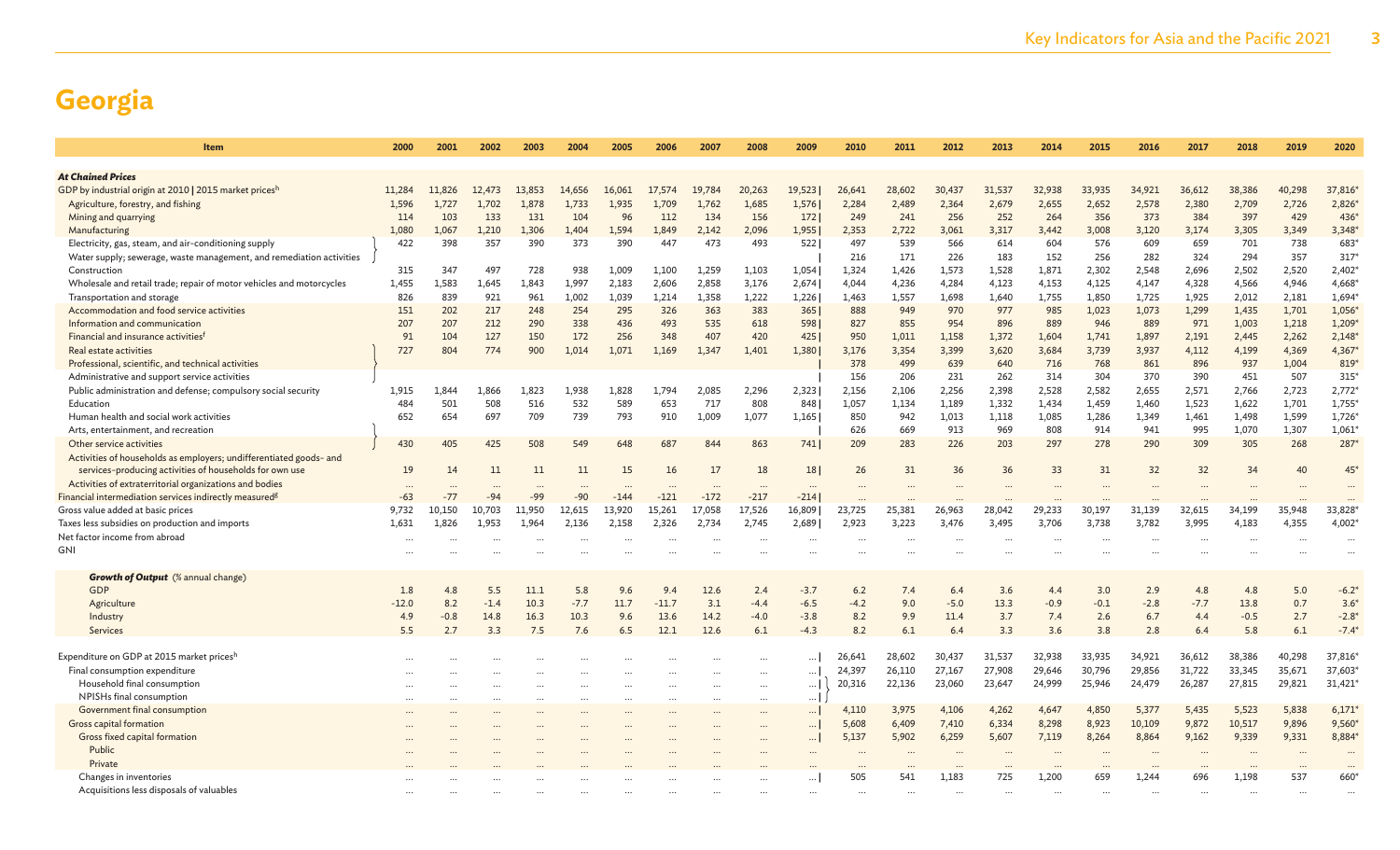4 Key Indicators for Asia and the Pacific 2021

| <b>Item</b>                                                       | 2000     | 2001           | 2002           | 2003           | 2004           | 2005           | 2006           | 2007           | 2008           | 2009          | 2010                 | 2011         | 2012         | 2013          | 2014          | 2015           | 2016          | 2017          | 2018           | 2019           | 2020              |
|-------------------------------------------------------------------|----------|----------------|----------------|----------------|----------------|----------------|----------------|----------------|----------------|---------------|----------------------|--------------|--------------|---------------|---------------|----------------|---------------|---------------|----------------|----------------|-------------------|
|                                                                   |          |                |                |                |                |                |                |                |                |               |                      |              |              |               |               |                |               |               |                |                |                   |
| Exports of goods and services                                     | $\cdots$ |                |                |                |                |                |                |                |                | $\cdots$      | 8,544                | 9,963        | 11,333       | 13,288        | 13,314        | 13,867         | 15,075        | 16,835        | 18,528         | 20,340         | 12,574*           |
| Exports of goods                                                  | $\cdots$ |                |                |                |                | $\cdots$       |                |                | $\cdots$       | $\cdots$      | 4,429                | 5,448        | 5,875        | 6,957         | 6,859         | 6,858          | 7,400         | 8,189         | 9,541          | 11,032         | 9,529             |
| <b>Exports of services</b>                                        |          |                |                |                |                |                |                |                | $\cdots$       | $\cdots$      | 4,083                | 4,379        | 5,394        | 6,240         | 6,393         | 7,008          | 7,675         | 8,639         | 9,009          | 9,372          | 3,324             |
| Imports of goods and services                                     |          |                |                |                |                |                |                |                | $\cdots$       | $\cdots$      | 12,170               | 14,075       | 15,594       | 16,006        | 18,331        | 19,651         | 20,118        | 21,746        | 23,978         | 25,567         | 21,118            |
| Imports of goods                                                  |          |                |                |                |                |                |                |                |                |               | 9,691                | 11,382       | 12,621       | 12,867        | 14,709        | 15,830         | 16,096        | 17,254        | 18,707         | 19,513         | 17,271            |
| Imports of services                                               |          |                |                |                |                |                |                |                | $\cdots$       | $\cdots$      | 2,496                | 2,680        | 2,957        | 3,143         | 3,633         | 3,821          | 4,022         | 4,488         | 5,259          | 6,070          | 3,728             |
| Statistical discrepancy                                           |          |                |                |                |                |                |                |                |                |               |                      |              |              |               |               |                |               |               |                |                | $-*$              |
|                                                                   |          |                |                |                |                |                |                |                |                |               |                      |              |              |               |               |                |               |               |                |                |                   |
| <b>Growth of Demand</b> (% annual change)                         |          |                |                |                |                |                |                |                |                |               |                      |              |              |               |               |                |               |               |                |                |                   |
| Household final consumptioni                                      | $\cdots$ |                |                |                |                |                |                |                | $\cdots$       |               | $\ddotsc$            | 9.0          | 4.2          | 2.5           | 5.7           | 3.8            | $-5.7$        | 7.4           | 5.8            | 7.2            | $5.4^{\circ}$     |
| Government final consumption                                      |          |                |                |                |                |                |                |                |                |               | $\ddotsc$            | $-3.3$       | 3.3          | 3.8           | 9.0           | 4.4            | 10.9          | 1.1           | 1.6            | 5.7            | $5.7*$            |
| Gross capital formation                                           |          |                |                |                |                |                |                |                |                | $\ddotsc$     | $\ddots$             | 14.3         | 15.6         | $-14.5$       | 31.0          | 7.5            | 13.3          | $-2.3$        | 6.5            | $-5.9$         | $-3.4$            |
| Exports of goods and services                                     |          |                |                |                |                |                |                |                |                |               | $\ddot{\phantom{a}}$ | 16.6         | 13.7         | 17.3          | 0.2           | 4.2            | 8.7           | 11.7          | 10.1           | 9.8            | $-38.2*$          |
| Imports of goods and services                                     |          |                |                |                |                |                |                |                |                |               | $\ddotsc$            | 15.6         | 10.8         | 2.6           | 14.5          | 7.2            | 2.4           | 8.1           | 10.3           | 6.6            | $-17.4*$          |
|                                                                   |          |                |                |                |                |                |                |                |                |               |                      |              |              |               |               |                |               |               |                |                |                   |
| <b>Investment Financing at Current Prices</b>                     |          |                |                |                |                |                |                |                |                |               |                      |              |              |               |               |                |               |               |                |                |                   |
| Gross capital formation                                           | 1,606    | 1,890          | 1,900          | 2,682          | 3,135          | 3,892          | 4,255          | 5,448          | 4,952          | 2,343         | 4,479                | 5,657        | 7,045        | 6,002         | 7,907         | 8,923          | 10,805        | 11,124        | 12,543         | 12,460         | 12,921            |
| Gross national saving                                             | 1,097    | 1,469          | 1,466          | 1,889          | 2,465          | 2,641          | 2,155          | 2,116          | 610            | 311           | 2,342                | 2,550        | 3,936        | 4,413         | 4,757         | 4,912          | 6,342         | 7,844         | 9,520          | 9,734          | 7,070             |
| Gross domestic saving                                             | 599      | 928            | 918            | 1,433          | 1,501          | 1,821          | 925            | 903            | $-730$         | $-1,109$      | 771                  | 1,028        | 1,897        | 2,526         | 2,646         | 3,139          | 5,349         | 6,646         | 7,798          | 8,046          | 3,751             |
| Net factor income from abroad                                     | 232      | 67             | 73             | 67             | 181            | 171            | 313            | 67             | $-257$         | $-196$        | $-388$               | $-718$       | $-285$       | $-527$        | $-406$        | $-769$         | $-1,660$      | $-1,996$      | $-1,735$       | $-2,192$       | $-2,346*$         |
| Net current transfers from abroad                                 | 266      | 474            | 476            | 388            | 783            | 649            | 917            | 1,146          | 1,597          | 1,617         | 1,958                | 2,240        | 2,324        | 2,414         | 2,517         | 2,542          | 2,653         | 3,194         | 3,457          | 3,880          | 5,666*            |
|                                                                   |          |                |                |                |                |                |                |                |                |               |                      |              |              |               |               |                |               |               |                |                |                   |
| <b>Savings and Investment</b> (% of GDP at current market prices) |          |                |                |                |                |                |                |                |                |               |                      |              |              |               |               |                |               |               |                |                |                   |
| Gross domestic saving                                             | 9.9      | 13.9           | 12.3           | 16.7           | 15.3           | 15.7           | 6.7            | 5.3            | $-3.8$         | $-6.2$        | 3.5                  | 4.0          | 7.0          | 8.8           | 8.5           | 9.3            | 14.9          | 16.3          | 17.5           | 16.3           | $7.6^{\circ}$     |
| Gross national saving                                             | 18.2     | 22.0           | 19.7           | 22.1           | 25.1           | 22.7           | 15.6           | 12.4           | 3.2            | 1.7           | 10.7                 | 10.0         | 14.5         | 15.4          | 15.3          | 14.5           | 17.7          | 19.2          | 21.3           | 19.8           | $14.3*$           |
| Gross capital formation                                           | 26.6     | 28.3           | 25.5           | 31.3           | 31.9           | 33.5           | 30.9           | 32.1           | 26.0           | 13.0          | 20.5                 | 22.2         | 25.9         | 21.0          | 25.4          | 26.3           | 30.2          | 27.3          | 28.1           | 25.3           | $26.2*$           |
|                                                                   |          |                |                |                |                |                |                |                |                |               |                      |              |              |               |               |                |               |               |                |                |                   |
| At Current Market Prices (GEL)                                    |          |                |                |                |                |                |                |                |                |               |                      |              |              |               |               |                |               |               |                |                |                   |
| Per capita GDP                                                    | 1,482    | 1,663          | 1,874          | 2,167          | 2,502          | 2,978          | 3,554          | 4,402          | 4,957          | 4,715         | 5,763                | 6,783        | 7,302        | 7,691         | 8,368         | 9,109          | 9,614         | 10,934        | 11,968         | 13,239         | 13,293*           |
| Per capita GNI                                                    | 1.539    | 1,679          | 1.892          | 2,184          | 2,547          | 3.022          | 3.634          | 4.420          | 4.890          | 4.664         | 5.660                | 6,592        | 7,225        | 7,549         | 8.259         | 8,903          | 9.169         | 10,398        | 11,502         | 12,650         | 12,661            |
|                                                                   |          |                |                |                |                |                |                |                |                |               |                      |              |              |               |               |                |               |               |                |                |                   |
| <b>PRODUCTION INDEXES</b> period averages                         |          |                |                |                |                |                |                |                |                |               |                      |              |              |               |               |                |               |               |                |                |                   |
| Agriculture; 2014-2016 = 100                                      | 133.0    | 138.0          | 131.1<br>127.0 | 154.3<br>161.6 | 132.0<br>130.7 | 159.1<br>130.8 | 101.1<br>134.3 | 115.6<br>141.8 | 99.8           | 92.7<br>152.0 | 88.5<br>74.5         | 96.5<br>70.5 | 91.5<br>72.9 | 112.5<br>71.7 | 100.2<br>74.1 | 102.1<br>100.0 | 97.7<br>103.8 | 89.2<br>106.8 | 103.8          | 104.9<br>119.5 | $\cdots$<br>121.7 |
| Mining; 2001   2015 = 100<br>Manufacturing; 2001   2015 = 100     |          | 100.0<br>100.0 | 134.6          | 166.5          | 181.7          | 255.5          | 346.9          | 372.9          | 156.1<br>348.7 | 304.1         | 79.6                 | 92.0         | 102.4        | 110.8         | 114.4         | 100.0          | 103.7         | 105.2         | 110.3<br>110.3 | 111.2          | $111.8*$          |
|                                                                   |          |                |                |                |                |                |                |                |                |               |                      |              |              |               |               |                |               |               |                |                |                   |
| <b>ENERGY</b> annual values                                       |          |                |                |                |                |                |                |                |                |               |                      |              |              |               |               |                |               |               |                |                |                   |
| Coal <sup>k</sup> (t'000)                                         |          |                |                |                |                |                |                |                |                |               |                      |              |              |               |               |                |               |               |                |                |                   |
| Production                                                        | 7.3      | 5.0            | 6.1            | 8.0            | 8.0            | 5.1            | 10.6           | 18.9           | 58.3           | 168.5         | 267.7                | 352.9        | 421.8        | 404.2         | 299.3         | 305.9          | 296.5         | 268.1         | 137.9          | 15.3           | 99.1              |
| Exports                                                           | 4.7      | 2.3            | 2.9            | 1.7            | 0.1            | 1.8            | 3.4            | 5.5            | 4.0            | 4.2           | 14.9                 | 9.8          | 4.3          | 4.2           | 3.0           | 1.7            | 1.5           | 15.0          | 1.9            | 0.7            | $0.6^{\circ}$     |
| Imports <sup>n</sup>                                              | 13.8     | 18.6           | 20.6           | 42.8           | 65.8           | 72.4           | 68.8           | 150.6          | 257.7          | 107.8         | 162.8                | 209.8        | 207.8        | 232.7         | 260.6         | 233.0          | 250.5         | 297.1         | 420.0          | 398.9          | 276.9             |
| Consumption <sup>n</sup>                                          | $\cdots$ | 12.0           |                |                |                |                |                |                | $\cdots$       | $\ddots$      |                      | $\ddotsc$    |              | 622.7         | 556.9         | 531.7          | 479.2         | 509.8         | 500.9          | 381.1          | 375.4*            |
|                                                                   |          |                |                |                |                |                |                |                |                |               |                      |              |              |               |               |                |               |               |                |                |                   |
| Crude petroleum <sup>o</sup> (t'000)                              |          |                |                |                |                |                |                |                |                |               |                      |              |              |               |               |                |               |               |                |                |                   |
| Production                                                        | 109.5    | 98.8           | 73.9           | 139.7          | 97.6           | 66.6           | 63.5           | 63.9           | 51.7           | 52.7          | 50.4                 | 48.9         | 44.1         | 47.9          | 42.6          | 40.2           | 38.6          | 32.0          | 30.2           | 35.1           | $31.3*$           |
| Exports <sup>p</sup>                                              | 79.3     | 69.4           | 50.9           | 75.7           | 51.6           | 64.0           | 60.1           | 58.1           | 35.0           | 60.4          | 58.1                 | 48.9         | 37.3         | 57.0          | 58.2          | 152.7          | 114.9         | 217.0         | 9.3            | ÷,             |                   |
| Imports                                                           | 1.5      | 2.3            | 3.6            | 0.6            |                | 0.1            |                | 0.0            | 36.7           | 5.2           | 5.1                  | 2.6          | 0.0          | 0.0           | 10.1          | 133.3          | 42.7          | 59.6          | 2.0            | 9.1            | $4.2^{\circ}$     |
| Consumption <sup>q</sup>                                          |          |                |                |                |                |                |                |                |                |               |                      |              |              |               |               | 14.0           | 26.0          | 25.0          | 23.7           | 37.6           | 37.0              |
|                                                                   |          |                |                |                |                |                |                |                |                |               |                      |              |              |               |               |                |               |               |                |                |                   |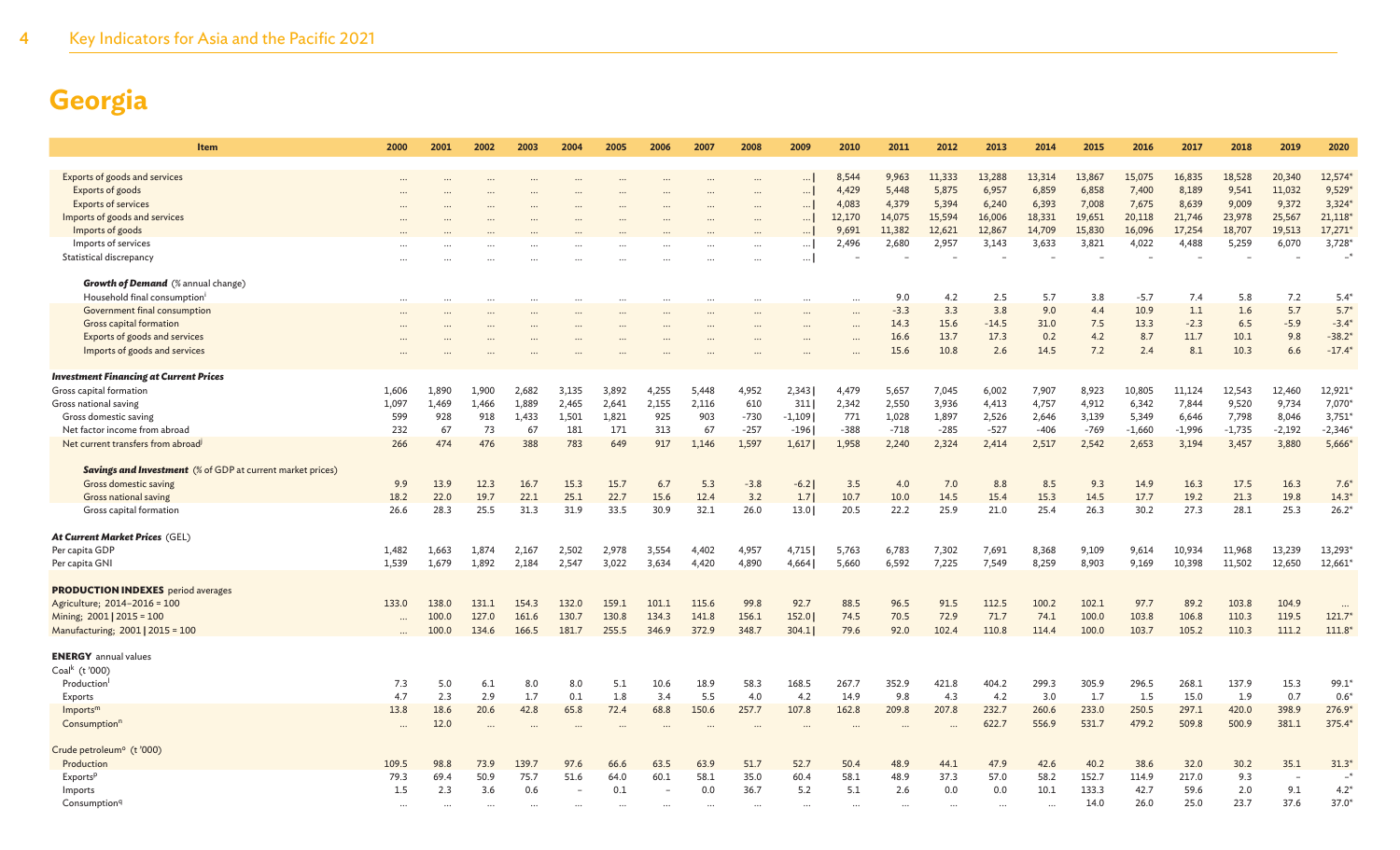| <b>Item</b>                                                         | 2000      | 2001     | 2002                 | 2003      | 2004      | 2005     | 2006     | 2007     | 2008     | 2009     | 2010     | 2011   | 2012   | 2013   | 2014   | 2015   | 2016   | 2017   | 2018   | 2019   | 2020        |
|---------------------------------------------------------------------|-----------|----------|----------------------|-----------|-----------|----------|----------|----------|----------|----------|----------|--------|--------|--------|--------|--------|--------|--------|--------|--------|-------------|
|                                                                     |           |          |                      |           |           |          |          |          |          |          |          |        |        |        |        |        |        |        |        |        |             |
| Electricity <sup>r</sup> (kWh million)                              |           |          |                      |           |           |          |          |          |          |          |          |        |        |        |        |        |        |        |        |        |             |
| Production                                                          | 7,451     | 6.940    | 7,250                | 7,162     | 6,923     | 7,267    | 7,599    | 8,346    | 8,451    | 8,408    | 10,058   | 10,105 | 9,698  | 10,059 | 10,371 | 10,833 | 11,574 | 11,531 | 12,149 | 11,857 | 11,160      |
| Exports                                                             | 205       | 347      | 152                  | 155       |           | 122      | 96       | 625      | 680      | 749      | 1,524    | 931    | 528    | 450    | 604    | 660    | 1,409  | 940    | 602    | 380    | 256         |
| Imports                                                             | 600       | 604      | 674                  | 989       | 1,237     | 1,378    | 778      | 433      | 649      | 255      | 222      | 471    | 615    | 484    | 853    | 699    | 1,329  | 1,751  | 1,522  | 1,763  | 1,712       |
| Consumption <sup>s</sup>                                            | 7,018     | 6,227    | 687                  | 8,074     | 8,197     | 8,613    | 8,281    | 7,815    | 8,075    | 7,642    | 8,441    | 9,257  | 9,380  | 9,075  | 9,786  | 9,906  | 10,487 | 11,209 | 11,937 | 12,768 | 12,157'     |
| Natural gas <sup>t</sup> ( $m3$ million)                            |           |          |                      |           |           |          |          |          |          |          |          |        |        |        |        |        |        |        |        |        |             |
| Production                                                          | 80        | 40       | 17                   | 18        | 11        | 15       | 21       | 18       | 14       | 12       | 8        | -6     |        | 5      | 10     | 11     | -7     |        | 10     | 10     | $8^{\circ}$ |
| Exports                                                             |           |          |                      |           |           |          |          |          |          |          |          |        |        |        |        | 98     |        |        |        |        |             |
| Imports                                                             | 1,193     | 956      | 812                  | 1,009     | 1,232     | 1,440    | 1,881    | 1,704    | 1,465    | 1,180    | 1,087    | 1,743  | 1,959  | 1,968  | 2,243  | 2,554  | 2,311  | 2,390  | 2,357  | 2,686  | 2,522'      |
| Consumption <sup>u</sup>                                            |           | 406      |                      |           |           |          |          |          | $\cdots$ |          |          |        |        | 1,383  | 1,600  | 1,700  | 1,671  | 1,793  | 1,778  | 1,942  | $1,926*$    |
| Retail prices (GEL/L)                                               |           |          |                      |           |           |          |          |          |          |          |          |        |        |        |        |        |        |        |        |        |             |
| Gasoline'                                                           | 1.0       | 1.0      | 0.9                  | 1.0       | $\ddotsc$ | $\cdots$ |          | $\cdots$ | $\cdots$ | $\cdots$ | 1.8      | 2.2    | 2.2    | 2.1    | 2.1    | 1.9    | 1.7    | 2.2    | 2.4    | 2.5    | 2.2         |
| <b>Diesel</b>                                                       | 0.8       | 0.7      | 0.7                  | 0.7       | 0.9       | 1.3      | 1.4      | 1.4      | 1.8      | 1.3      | 1.8      | 2.2    | 2.3    | 2.1    | 2.2    | 1.9    | 1.6    | 2.1    | 2.4    | 2.6    | 2.2         |
|                                                                     |           |          |                      |           |           |          |          |          |          |          |          |        |        |        |        |        |        |        |        |        |             |
| <b>PRICE INDEXES</b> period averages                                |           |          |                      |           |           |          |          |          |          |          |          |        |        |        |        |        |        |        |        |        |             |
| Consumer (national); 2010 = 100                                     | 52.8      | 55.3     | 58.4                 | 61.2      | 64.6      | 70.0     | 76.4     | 83.4     | 91.8     | 93.4     | 100.0    | 108.5  | 107.5  | 107.0  | 110.3  | 114.7  | 117.1  | 124.2  | 127.4  | 133.6  | 140.6       |
| Food and nonalcoholic beverages                                     | $\ddotsc$ |          |                      |           | 56.8      | 61.8     | 69.9     | 78.6     | 88.2     | 89.5     | 100.0    | 116.0  | 110.8  | 110.0  | 115.7  | 120.5  | 122.5  | 130.8  | 133.7  | 144.5  | 159.7       |
| Alcoholic beverages, tobacco, and narcotics                         |           |          |                      |           | 66.9      | 94.2     | 99.3     | 92.7     | 92.8     | 92.9     | 100.0    | 106.9  | 108.0  | 112.5  | 118.3  | 131.6  | 147.5  | 172.7  | 182.9  | 212.7  | 226.2       |
| Clothing and footwear                                               | 117.3     | 118.3    | 117.6                | 115.9     | 116.9     | 119.1    | 124.4    | 118.8    | 113.9    | 107.2    | 100.0    | 99.5   | 94.0   | 90.7   | 85.8   | 83.7   | 81.3   | 78.8   | 74.0   | 68.7   | 69.0        |
| Housing, water, electricity, gas, and other fuels                   | 49.5      | 52.1     | 56.2                 | 56.8      | 60.3      | 63.2     | 75.2     | 94.4     | 103.5    | 99.6     | 100.0    | 102.6  | 103.4  | 102.4  | 106.7  | 110.8  | 114.7  | 116.5  | 121.5  | 123.9  | 124.9       |
| Furnishings, household equipment, and routine household maintenance | 77.8      | 78.7     | 81.9                 | 81.0      | 81.1      | 83.9     | 84.2     | 87.9     | 99.0     | 100.1    | 100.0    | 101.9  | 101.0  | 100.0  | 101.7  | 109.9  | 112.2  | 113.6  | 115.1  | 116.8  | 126.1       |
| Health                                                              | 59.8      | 60.7     | 61.8                 | 62.2      | 60.9      | 62.7     | 67.2     | 76.0     | 87.4     | 97.7     | 100.0    | 101.2  | 103.0  | 105.7  | 111.5  | 120.8  | 127.0  | 134.7  | 141.3  | 146.1  | 155.6       |
| Transport                                                           | 63.9      | 63.7     | 63.9                 | 65.6      | 68.9      | 73.5     | 77.8     | 82.7     | 95.4     | 91.3     | 100.0    | 112.5  | 119.8  | 115.9  | 116.9  | 112.9  | 106.9  | 123.1  | 128.7  | 132.5  | 127.5       |
| Communication                                                       |           |          |                      |           | 101.6     | 99.9     | 94.8     | 95.4     | 99.2     | 102.3    | 100.0    | 90.3   | 87.6   | 87.3   | 86.7   | 86.9   | 90.0   | 89.8   | 88.3   | 86.4   | 86.3        |
| Recreation and culture                                              | 81.5      | 82.4     | 85.5                 | 88.1      | 88.4      | 90.8     | 91.2     | 94.6     | 99.1     | 100.3    | 100.0    | 100.4  | 99.1   | 97.7   | 98.4   | 102.4  | 104.4  | 104.7  | 106.3  | 111.9  | 109.7       |
| Education                                                           |           |          |                      |           | 62.9      | 62.8     | 63.0     | 65.2     | 65.8     | 77.4     | 100.0    | 99.7   | 99.3   | 98.3   | 99.3   | 102.5  | 104.5  | 106.0  | 107.7  | 110.5  | 112.9       |
| Restaurants and hotels                                              |           | $\ddots$ | $\ddot{\phantom{0}}$ | $\cdots$  | 72.8      | 76.3     | 81.3     | 85.3     | 89.5     | 96.0     | 100.0    | 107.8  | 113.6  | 116.8  | 120.8  | 126.3  | 133.1  | 136.7  | 141.7  | 147.1  | 156.5       |
| Miscellaneous goods and services                                    | 82.2      | 81.7     | 83.1                 | 82.3      | 80.6      | 81.0     | 82.4     | 85.4     | 91.1     | 96.3     | 100.0    | 104.8  | 104.9  | 104.3  | 104.0  | 110.7  | 113.7  | 117.6  | 118.8  | 121.9  | 132.5       |
| Producer; 2010 = 100                                                | 54.7      | 56.7     | 60.2                 | 62.3      | 65.1      | 70.0     | 77.6     | 86.6     | 95.0     | 89.8     | 100.0    | 112.8  | 114.6  | 112.4  | 115.6  | 124.2  | 124.1  | 137.7  | 146.1  | 156.6  | 175.0       |
| Implicit GDP deflator; 2010   2015 = 100                            | 53.6      | 56.4     | 59.8                 | 61.8      | 67.0      | 72.4     | 78.5     | 85.9     | 94.1     | 92.1     | 81.9     | 89.1   | 89.5   | 90.7   | 94.5   | 100.0  | 102.6  | 111.3  | 116.2  | 122.2  | 130.7       |
| <b>Price Indexes</b> (% annual change)                              |           |          |                      |           |           |          |          |          |          |          |          |        |        |        |        |        |        |        |        |        |             |
| Consumer price index                                                | 4.0       | 4.7      | 5.6                  | 4.8       | 5.7       | 8.2      | 9.2      | 9.2      | 10.0     | 1.7      | 7.1      | 8.5    | $-0.9$ | $-0.5$ | 3.1    | 4.0    | 2.1    | 6.0    | 2.6    | 4.9    | 5.2         |
| Food and nonalcoholic beverages price index                         | $\cdots$  |          | $\cdots$             | $\ddotsc$ | $\cdots$  | 8.9      | 13.0     | 12.4     | 12.2     | 1.5      | 11.7     | 16.0   | $-4.5$ | $-0.7$ | 5.1    | 4.2    | 1.6    | 6.8    | 2.2    | 8.1    | 10.5        |
| Producer price index                                                | 5.8       | 3.6      | 6.3                  | 3.3       | 4.6       | 7.5      | 10.8     | 11.6     | 9.8      | $-5.5$   | 11.3     | 12.8   | 1.6    | $-2.0$ | 2.9    | 7.5    | $-0.1$ | 11.0   | 6.1    | 7.2    | 11.8        |
| Implicit GDP deflator                                               | 4.7       | 5.4      | 5.9                  | 3.4       | 8.4       | 7.9      | 8.4      | 9.5      | 9.6      | $-2.1$   | 8.5      | 8.8    | 0.4    | 1.4    | 4.2    | 5.8    | 2.6    | 8.5    | 4.4    | 5.2    | $6.9*$      |
| <b>MONEY AND INTEREST RATES</b> calendar year (GEL million)         |           |          |                      |           |           |          |          |          |          |          |          |        |        |        |        |        |        |        |        |        |             |
| Net foreign assets                                                  | $-433$    | $-308$   | $-282$               | $-259$    | 156       | 67       | 511      | 374      | $-171$   | 518      | 1,197    | 731    | 909    | 1,185  | 856    | 1,360  | 2,112  | 1,766  | $-175$ | $-355$ | 931         |
| Domestic claims                                                     | 1,301     | 1,336    | 1,496                | 1,714     | 1,861     | 2,506    | 3,298    | 5,309    | 6,262    | 5,943    | 6,921    | 8,319  | 9,165  | 11,552 | 14,251 | 16,563 | 19,897 | 23,032 | 28,069 | 33,305 | 40,174      |
| Net claims on central government                                    | 771       | 728      | 771                  | 809       | 766       | 649      | 458      | 425      | $-128$   | 336      | 257      | 284    | 59     | 776    | 972    | 958    | 1,209  | 1,031  | 1,583  | 1,597  | 1,487       |
| Claims on other financial corporations                              |           | $\Omega$ |                      | $\Omega$  | $\Omega$  | $\Omega$ | $\Omega$ | $\Omega$ | $\Omega$ | $\Omega$ | $\Omega$ |        |        |        |        | 339    | 601    | 516    | 840    | 695    | 667         |
| Claims on state and local government                                | $-3$      |          |                      | 11        | $\Omega$  | $\Omega$ | $\Omega$ |          |          |          |          |        |        |        |        |        |        |        |        |        |             |
| Claims on public nonfinancial corporations                          | 82        | 104      | 135                  | 154       | 134       | 145      | 163      | 147      | 75       | 36       | 53       | 66     | 74     | 66     | 75     | 69     | 67     | 113    | 32     | 105    | 190         |
| Claims on private sector                                            | 452       | 502      | 587                  | 742       | 962       | 1,712    | 2,677    | 4,737    | 6,315    | 5,570    | 6,611    | 7,969  | 9,032  | 10,710 | 13,204 | 15,196 | 18,021 | 21,371 | 25,614 | 30,907 | 37,829      |
|                                                                     |           |          |                      |           |           |          |          |          |          |          |          |        |        |        |        |        |        |        |        |        |             |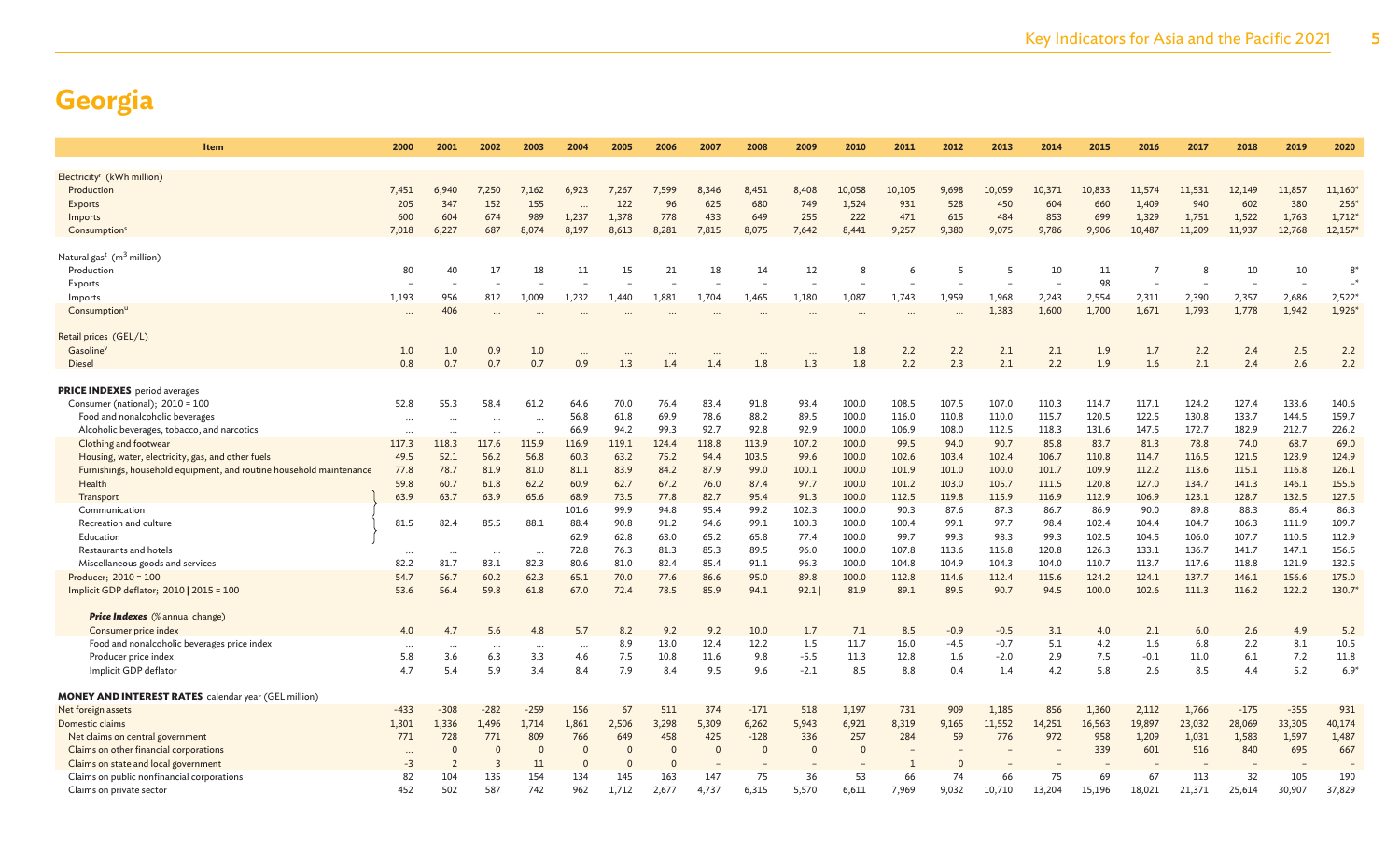| Item                                                                             | 2000            | 2001            | 2002            | 2003             | 2004         | 2005            | 2006           | 2007           | 2008                     | 2009            | 2010           | 2011            | 2012            | 2013              | 2014              | 2015            | 2016            | 2017            | 2018               | 2019            | 2020             |
|----------------------------------------------------------------------------------|-----------------|-----------------|-----------------|------------------|--------------|-----------------|----------------|----------------|--------------------------|-----------------|----------------|-----------------|-----------------|-------------------|-------------------|-----------------|-----------------|-----------------|--------------------|-----------------|------------------|
|                                                                                  |                 |                 |                 |                  |              |                 |                |                |                          |                 |                |                 |                 |                   |                   |                 |                 |                 |                    |                 |                  |
| Broad money liabilities <sup>w</sup><br>Currency outside depository corporations | 608<br>315      | 749<br>349      | 890<br>391      | 1,096<br>442     | 1,534<br>616 | 1,962<br>736    | 2,800<br>827   | 4,099<br>1,152 | 4,422<br>1,083           | 4,764<br>1,229  | 6,199<br>1,373 | 7,098<br>1,439  | 7,904<br>1,550  | 9,837<br>1,900    | 11,190<br>1,943   | 13,120<br>1,980 | 15,887<br>2,372 | 18,204<br>2,690 | 20,739<br>2,832    | 24,380<br>3,244 | 30,380<br>3,733  |
|                                                                                  | 54              |                 | 225             | 292              | 492          | 594             | 1,028          |                |                          |                 |                |                 |                 |                   |                   |                 |                 |                 |                    |                 |                  |
| Transferable deposits<br>Other deposits                                          | 239             | 243<br>158      | 275             | 362              | 426          | 631             | 944            | 1,454<br>1,493 | 1,558<br>1,781           | 1,557<br>1,977  | 2,322<br>2,504 | 2,630<br>3,029  | 2,712<br>3,642  | 3,679<br>4,258    | 4,179<br>5,069    | 6,391<br>4,749  | 8,142<br>5,372  | 9,876<br>5,639  | 11,116<br>6,791    | 12,958<br>8,177 | 15,563<br>11,084 |
| Securities other than shares                                                     |                 |                 |                 |                  |              |                 |                |                |                          |                 |                |                 |                 |                   |                   |                 |                 |                 |                    |                 |                  |
| Liabilities excluded from broad money                                            |                 | 278             | 324             | 360              | 483          | 612             | 1,009          | 1,585          | $\cdots$<br>1,669        | 1,698           | 1,919          | 1,953           | 2,171           | $\cdots$<br>2,900 | $\cdots$<br>3,917 | 4,802           | 6,123           | 6,593           | $\ddotsc$<br>7,155 | 8,569           | 10,725           |
|                                                                                  | $\ddotsc$       |                 |                 |                  |              |                 |                |                |                          |                 |                |                 |                 |                   |                   |                 |                 |                 |                    |                 |                  |
| Money Supply (M3) <sup>w</sup> (% annual change)                                 | 39.2            | 23.2            | 18.8            | 23.1             | 40.0         | 27.9            | 42.7           | 46.4           | 7.9                      | 7.7             | 30.1           | 14.5            | 11.4            | 24.5              | 13.8              | 17.3            | 21.1            | 14.6            | 13.9               | 17.6            | 24.6             |
| M3 (% of GDP at current market prices)                                           | 10.1            | 11.2            | 11.9            | 12.8             | 15.6         | 16.9            | 20.3           | 24.1           | 23.2                     | 26.5            | 28.4           | 27.9            | 29.0            | 34.4              | 36.0              | 38.7            | 44.3            | 44.7            | 46.5               | 49.5            | 61.5             |
|                                                                                  |                 |                 |                 |                  |              |                 |                |                |                          |                 |                |                 |                 |                   |                   |                 |                 |                 |                    |                 |                  |
| <b>Interest Rates</b> period average (% per annum)<br>On deposits                | 11.0            | 9.7             | 9.8             | 8.8              | 7.8          | 6.8             | 7.5            | 8.3            | 8.9                      | 9.7             | 8.7            | 8.3             | 8.4             | 7.3               | 5.9               | 5.3             | 4.5             | 4.0             | 4.3                | 4.7             | 5.2              |
| Time: Short-term <sup>y</sup>                                                    | 10.8            | 9.5             | 9.5             | 7.9              | 6.4          | 5.7             | 6.6            | 7.4            | 8.1                      | 9.2             | 8.1            | 7.5             | 7.4             | 6.3               | 5.0               | 4.6             | 3.1             | 3.4             | 3.8                | 4.1             | 4.4              |
| Long-term <sup>z</sup>                                                           | 9.8             | 11.1            | 11.7            | 11.2             | 10.9         | 10.2            | 10.2           | 10.5           | 11.6                     | 12.1            | 11.6           | 10.5            | 10.2            | 9.6               | 8.2               | 7.0             | 6.7             | 6.1             | 5.8                | 5.7             | 6.6              |
|                                                                                  |                 |                 |                 |                  |              |                 |                |                |                          |                 |                |                 |                 |                   |                   |                 |                 |                 |                    |                 |                  |
| On loans                                                                         | 27.3            | 24.4            | 23.0            | 21.5             | 20.2         | 17.9            | 17.3           | 17.7           | 18.6                     | 19.3            | 18.6           | 17.1            | 16.9            | 15.9              | 14.3              | 13.2            | 12.9            | 12.2            | 12.4               | 11.2            | 10.5             |
| Short-termaa                                                                     | 29.4            | 26.3            | 24.9            | 23.6             | 23.4         | 20.8            | 19.4           | 20.0           | 21.3                     | 23.4            | 22.4           | 21.7            | 21.6            | 19.9              | 18.3              | 17.5            | 18.3            | 16.8            | 16.5               | 14.2            | 13.5             |
| Long-term <sup>ab</sup>                                                          | 21.0            | 20.0            | 19.5            | 18.5             | 17.4         | 16.1            | 16.3           | 16.7           | 17.6                     | 18.1            | 17.3           | 15.6            | 15.4            | 14.5              | 13.1              | 12.2            | 11.9            | 11.4            | 11.7               | 10.8            | 10.2             |
| <b>GOVERNMENT FINANCE</b> <sup>ac</sup> calendar year (GEL million)              |                 |                 |                 |                  |              |                 |                |                |                          |                 |                |                 |                 |                   |                   |                 |                 |                 |                    |                 |                  |
| <b>General Government</b>                                                        |                 |                 |                 |                  |              |                 |                |                |                          |                 |                |                 |                 |                   |                   |                 |                 |                 |                    |                 |                  |
| Revenue                                                                          | 932             | 1,106           | 1.182           | 1.345            | 2,267        | 2,810           | 3,695          | 4,973          | 5,854                    | 5,265           | 5,866          | 6,874           | 7,560           | 8,112             | 8,889             | 10,317          | 11,129          | 12,656          | 12,763             | 14,397          | 13,433           |
| Taxes                                                                            | 735             | 833             | 924             | 1,006            | 1,530        | 1,983           | 2,647          | 3,669          | 4,753                    | 4,389           | 4,868          | 6,135           | 6,671           | 6,659             | 7,242             | 8,011           | 8,786           | 9,909           | 10,445             | 11,860          | 10,979           |
| Taxes on income, profits, and capital gains                                      | 189             | 202             | 225             | 254              | 430          | 501             | 727            | 1,082          | 1,888                    | 1,637           | 1,778          | 2,383           | 2,616           | 2,741             | 2,768             | 3,248           | 3,470           | 3,676           | 3,984              | 4,349           | 4,246            |
| Payable by individuals                                                           | 108             | 136             | 143             | 153              | 269          | 291             | 386            | 527            | 1,296                    | 1,119           | 1,202          | 1,551           | 1,765           | 1,934             | 1,939             | 2,223           | 2,414           | 2,919           | 3,247              | 3,483           | 3,327            |
| Payable by corporations and other enterprises                                    | 80              | 67              | 82              | 101              | 162          | 210             | 341            | 555            | 592                      | 518             | 576            | 832             | 851             | 807               | 829               | 1,025           | 1,056           | 757             | 737                | 866             | 919              |
| Other taxes on income, profits, and capital gains                                |                 |                 |                 |                  |              |                 |                |                |                          |                 |                |                 |                 |                   |                   |                 |                 |                 |                    |                 |                  |
| Taxes on payroll and workforce                                                   |                 |                 |                 |                  |              |                 |                |                | $\overline{\phantom{a}}$ |                 |                |                 |                 | ٠                 |                   |                 |                 |                 |                    |                 |                  |
| Taxes on property                                                                | 46              | 45              | 58              | 71               | 47           | 60              | 86             | 108            | 132                      | 160             | 192            | 220             | 230             | 231               | 246               | 290             | 363             | 395             | 441                | 474             | 434              |
| Taxes on goods and services                                                      | 407             | 477             | 562             | 587              | 890          | 1,294           | 1,679          | 2,402          | 2,588                    | 2,495           | 2,764          | 3,400           | 3,700           | 3,570             | 4,109             | 4,376           | 4,356           | 5,574           | 5,893              | 6,746           | 6,152            |
| Taxes on international trade and transaction                                     | 53              | 55              | 63              | 81               | 144          | 124             | 132            | 52             | 52                       | 36              | 70             | 93              | 90              | 89                | 95                | 69              | 70              | 72              | 73                 | 79              | 74               |
| Other taxes                                                                      | 40              | 53              | 17              | 14               | 20           | $\overline{3}$  | 22             | 25             | 93                       | 61              | 64             | 38              | 35              | 28                | 25                | 27              | 527             | 193             | 54                 | 212             | 73               |
| Social contributions                                                             | 145             | 160             | 173             | 223              | 402          | 429             | 503            | 722            | $\overline{\phantom{a}}$ |                 |                |                 |                 |                   |                   |                 |                 |                 |                    |                 |                  |
| Grants                                                                           | 14              | 48              | 23              | 48               | 125          | 105             | 194            | 102            | 617                      | 389             | 472            | 224             | 271             | 239               | 280               | 319             | 297             | 293             | 343                | 425             | 414              |
| Other revenue                                                                    | 37              | 65              | 62              | 68               | 210          | 294             | 351            | 480            | 484                      | 487             | 526            | 515             | 618             | 1,214             | 1,368             | 1,988           | 2,046           | 2,454           | 1,975              | 2,112           | 2,039            |
| Expense                                                                          | 928             | 1,075           | 1,185           | 1,261            | 1,836        | 2,426           | 3,109          | 4,379          | 5,411                    | 5,595           | 5,480          | 5,787           | 6,496           | 7,205             | 8,426             | 9,417           | 10,429          | 11,004          | 10,554             | 11,942          | 14,398           |
| Compensation of employees                                                        | 198             | 206             | 260             | 289              | 473          | 550<br>572      | 563            | 697            | 1,008                    | 1,048           | 1,120          | 1,136           | 1,203           | 1,671             | 1,824             | 2,376           | 2,555           | 2,459           | 2,072              | 2,205           | 2,268<br>2,292   |
| Use of goods and services<br>Consumption of fixed capital                        | 230             | 345             | 366             | 320              | 429          |                 | 787            | 1,591          | 1,606                    | 1,281           | 1,139          | 1,211           | 1,298           | 1,192             | 1,397             | 1,612           | 1,740           | 1,911           | 1,951              | 2,097           |                  |
| Interest                                                                         | $\cdots$<br>170 | $\cdots$<br>118 | $\cdots$<br>147 | $\ddotsc$<br>169 | <br>153      | $\cdots$<br>122 | <br>105        | 99             | $\cdots$<br>121          | $\cdots$<br>171 | .<br>206       | $\cdots$<br>288 | $\cdots$<br>254 | $\cdots$<br>238   | <br>249           | $\cdots$<br>330 | $\cdots$<br>403 | $\cdots$<br>481 | .<br>524           | $\ddots$<br>613 | $\cdots$<br>772  |
| Subsidies                                                                        | 83              | 54              | 105             | 105              | 217          | 436             | 550            | 267            | 363                      | 613             | 380            | 426             | 514             | 550               | 634               | 726             | 761             | 934             | 854                | 998             | 1,467            |
| Grants                                                                           |                 |                 |                 |                  |              | 5               | $\overline{7}$ | 19             | 12                       | 9               | 11             | 13              | 17              | 15                | 12                | 30              | 34              | 29              | 39                 | 33              | 46               |
| Social benefits                                                                  | 247             | 353             | 308             | 379              | 548          | 558             | 661            | 934            | 1,347                    | 1,506           | 1,624          | 1,656           | 1,858           | 2,299             | 2,798             | 3,050           | 3,407           | 3,557           | 3,745              | 4,212           | 5,586            |
| Other expense                                                                    |                 |                 |                 |                  | 16           | 183             | 436            | 773            | 954                      | 967             | 1,001          | 1,057           | 1,353           | 1,242             | 1,511             | 1,293           | 1,530           | 1,634           | 1,369              | 1,784           | 1,966            |
| Net operating balance                                                            |                 |                 |                 |                  |              |                 |                |                |                          |                 |                |                 |                 |                   |                   |                 |                 |                 |                    |                 |                  |
| Gross operating balance                                                          |                 | 30              | -3              | 84               | 431          | 385             | 585            | 594            | 443                      | $-331$          | 386            | 1,087           | 1,064           | 907               | 463               | 901             | 700             | 1,652           | 2,210              | 2,455           | $-965$           |
|                                                                                  |                 |                 |                 |                  |              |                 |                |                |                          |                 |                |                 |                 |                   |                   |                 |                 |                 |                    |                 |                  |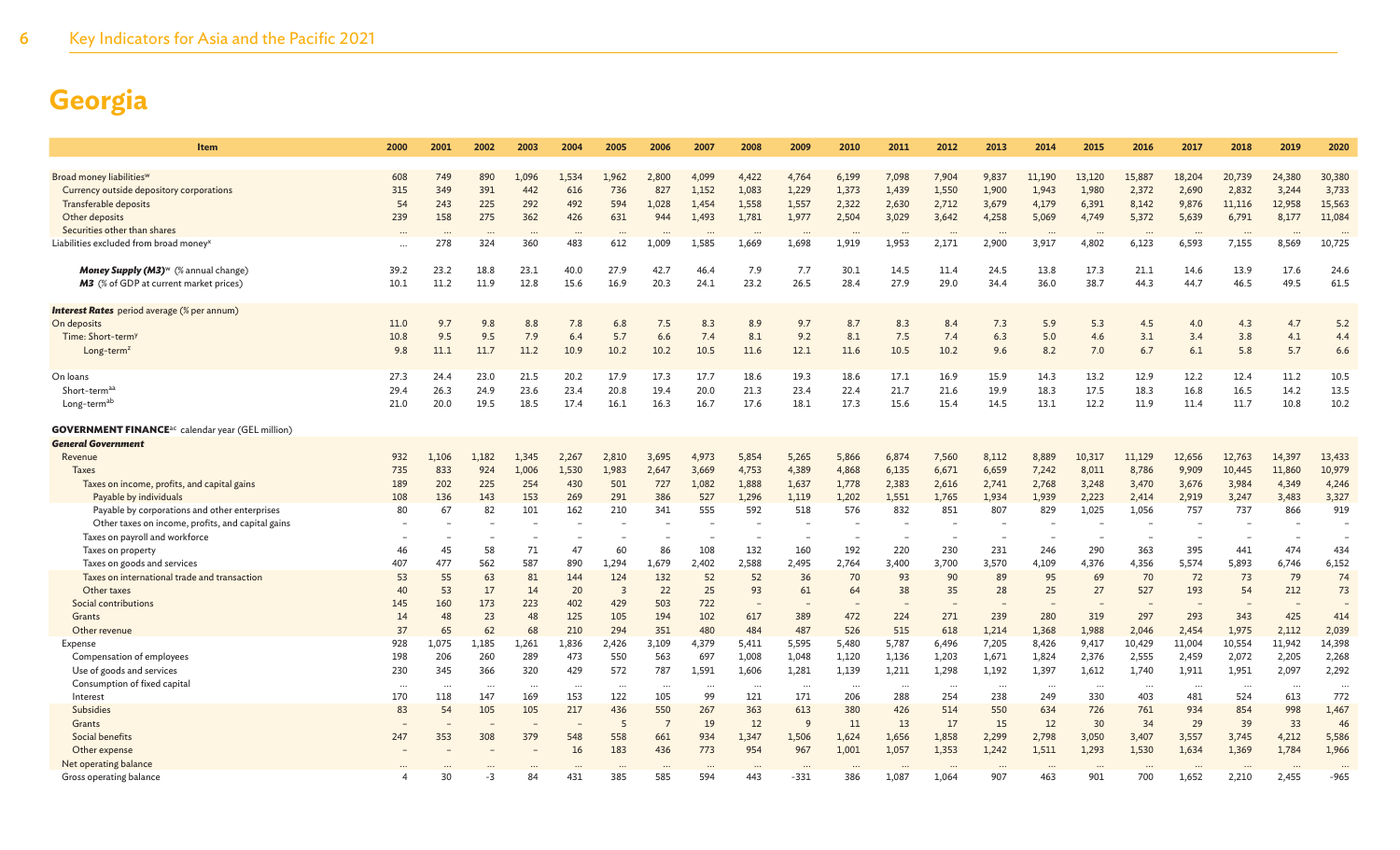| Item                                                                | 2000           | 2001            | 2002            | 2003            | 2004         | 2005             | 2006         | 2007         | 2008            | 2009            | 2010         | 2011           | 2012           | 2013           | 2014         | 2015             | 2016             | 2017            | 2018            | 2019            | 2020            |
|---------------------------------------------------------------------|----------------|-----------------|-----------------|-----------------|--------------|------------------|--------------|--------------|-----------------|-----------------|--------------|----------------|----------------|----------------|--------------|------------------|------------------|-----------------|-----------------|-----------------|-----------------|
|                                                                     |                |                 |                 |                 |              |                  |              |              |                 |                 |              |                |                |                |              |                  |                  |                 |                 |                 |                 |
| <b>Transactions in Nonfinancial Assets</b>                          |                |                 |                 |                 |              |                  |              |              |                 |                 |              |                |                |                |              |                  |                  |                 |                 |                 |                 |
| Net/gross investment in nonfinancial assets                         | 39             | 66              | 63              | 159             | 353          | 222              | 351          | 541          | 827             | 1.041           | 1,321        | 1,298          | 1,219          | 1,063          | 1,082        | 1,252            | 1,147            | 1,710           | 2,578           | 3,268           | 3,471           |
| <b>Fixed assets</b>                                                 | 39             | 66              | 63              | 159             | 353          | 222              | 381          | 581          | 955             | 1,150           | 1,356        | 1,342          | 1,283          | 1,137          | 1,112        | 1.464            | 1,388            | 1,771           | 2,616           | 3,315           | 3,505           |
| Inventories                                                         | $\cdot$ .      |                 |                 |                 |              |                  |              |              | 6               | 13              | <sup>9</sup> | 11             | $-1$           | $\Omega$       | 9            | 15               | 13               | 15              | 5               | 10              | 19              |
| Valuables                                                           |                |                 |                 |                 |              |                  |              |              |                 |                 | $\Omega$     |                |                |                |              |                  |                  |                 | $\overline{0}$  | $-0$            | $-0$            |
| Nonproduced assets<br>Expenditure                                   | 967            | 1,142           | 1.248           | 1,420           | 2,189        | 2,648            | -30<br>3,460 | -40<br>4,920 | $-134$<br>6,238 | $-122$<br>6,637 | -44<br>6,801 | $-56$<br>7,085 | $-63$<br>7,715 | $-75$<br>8,268 | -39<br>9,508 | $-227$<br>10,668 | $-253$<br>11,577 | $-76$<br>12,714 | $-44$<br>13,131 | $-57$<br>15,209 | $-52$<br>17,868 |
| Net lending/Net borrowing                                           | $-35$          | $-36$           | -66             | $-75$           | 78           | 162              | 234          | 53           | $-383$          | $-1,372$        | $-935$       | $-211$         | $-155$         | $-156$         | $-619$       | $-351$           | $-448$           | $-58$           | $-368$          | $-812$          | $-4,436$        |
| Primary balance                                                     | 135            | 82              | 80              | 93              | 231          | 284              | 340          | 151          | $-263$          | $-1,201$        | $-729$       | 77             | 99             | 82             | $-371$       | $-21$            | $-45$            | 423             | 156             | $-199$          | $-3,664$        |
| <b>Transactions in Financial Assets and Liabilities (Financing)</b> |                |                 |                 |                 |              |                  |              |              |                 |                 |              |                |                |                |              |                  |                  |                 |                 |                 |                 |
| Net acquisition of financial assets                                 | 50             | 48              | 76              | 65              | 118          | 95               | 152          | 65           | 568             | $-494$          | 320          | 362            | 445            | 54             | 379          | 582              | 602              | 1,061           | 752             | 514             | 1,919           |
| Domestic                                                            | 50             | 48              | 76              | 65              | 118          | 95               | 152          | 65           | 568             | $-494$          | 320          | 362            | 445            | 54             | 379          | 582              | 602              | 1,061           | 752             | 514             | 1,919           |
| External                                                            |                |                 |                 |                 |              |                  |              |              |                 |                 |              |                |                |                |              |                  |                  |                 |                 |                 |                 |
| Net incurrence of liabilities                                       | 85             | 84              | 142             | 141             | 40           | $-67$            | $-82$        | 12           | 951             | 878             | 1,255        | 573            | 600            | 210            | 998          | 933              | 1,050            | 1,118           | 1,120           | 1,327           | 6,355           |
| Domestic                                                            | 90             | $-33$           | 49              | 50              | 12           | $-33$            | $-27$        | $-22$        | $-63$           | 207             | 103          | 25             | 5              | 76             | 505          | 257              | 301              | 320             | 379             | 860             | 1,992           |
| External                                                            | -5             | 117             | 93              | 91              | 29           | $-35$            | $-55$        | 35           | 1.015           | 671             | 1,153        | 548            | 595            | 134            | 494          | 676              | 748              | 798             | 740             | 467             | 4,362           |
|                                                                     |                |                 |                 |                 |              |                  |              |              |                 |                 |              |                |                |                |              |                  |                  |                 |                 |                 |                 |
| <b>Government Finance</b> (% of GDP at current market prices)       |                |                 |                 |                 |              |                  |              |              |                 |                 |              |                |                |                |              |                  |                  |                 |                 |                 |                 |
| Revenue                                                             | 15.4           | 16.6            | 15.9            | 15.7            | 23.1         | 24.2             | 26.8         | 29.3         | 30.7            | 29.3            | 26.9         | 27.0           | 27.8           | 28.4           | 28.6         | 30.4             | 31.1             | 31.0            | 28.6            | 29.2            | 27.2            |
| <b>Taxes</b>                                                        | 12.2           | 12.5            | 12.4            | 11.7            | 15.6         | 17.1             | 19.2         | 21.6         | 24.9            | 24.4            | 22.3         | 24.1           | 24.5           | 23.3           | 23.3         | 23.6             | 24.5             | 24.3            | 23.4            | 24.1            | 22.2            |
| Taxes payable by individuals                                        | 1.8            | 2.0             | 1.9             | 1.8             | 2.7          | 2.5              | 2.8          | 3.1          | 6.8             | 6.2             | 5.5          | 6.1            | 6.5            | 6.8            | 6.2          | 6.6              | 6.7              | 7.2             | 7.3             | 7.1             | 6.7             |
| Taxes payable by corporations and other enterprises                 | 1.3            | 1.0             | 1.1             | 1.2             | 1.6          | 1.8              | 2.5          | 3.3          | 3.1             | 2.9             | 2.6          | 3.3            | 3.1            | 2.8            | 2.7          | 3.0              | 2.9              | 1.9             | 1.7             | 1.8             | 1.9             |
| Expenditure                                                         | 16.0           | 17.1            | 16.7            | 16.6            | 22.3         | 22.8             | 25.1         | 29.0         | 32.7            | 36.9            | 31.2         | 27.8           | 28.3           | 28.9           | 30.5         | 31.4             | 32.3             | 31.2            | 29.4            | 30.9            | 36.2            |
| Net lending/Net borrowing                                           | $-0.6$         | $-0.5$          | $-0.9$          | $-0.9$          | 0.8          | 1.4              | 1.7          | 0.3          | $-2.0$          | $-7.6$          | $-4.3$       | $-0.8$         | $-0.6$         | $-0.5$         | $-2.0$       | $-1.0$           | $-1.2$           | $-0.1$          | $-0.8$          | $-1.6$          | $-9.0$          |
| Primary balance                                                     | 2.2            | 1.2             | 1.1             | 1.1             | 2.4          | 2.4              | 2.5          | 0.9          | $-1.4$          | $-6.7$          | $-3.3$       | 0.3            | 0.4            | 0.3            | $-1.2$       | $-0.1$           | $-0.1$           | 1.0             | 0.4             | $-0.4$          | $-7.4$          |
|                                                                     |                |                 |                 |                 |              |                  |              |              |                 |                 |              |                |                |                |              |                  |                  |                 |                 |                 |                 |
| <b>Expenditure by Function, General Government</b>                  |                |                 |                 |                 |              |                  |              |              |                 |                 |              |                |                |                |              |                  |                  |                 |                 |                 |                 |
| Total expenditure<br>General public services                        | 967<br>256     | 1,142<br>328    | 1,248           | 1,420<br>409    | 2,189<br>399 | 2,648<br>524     | 3,460<br>666 | 4,920<br>648 | 6,238<br>664    | 6,637<br>914    | 6,801<br>909 | 7,085<br>895   | 7,715<br>938   | 8,268          | 9,508        | 10,668           | 11,577           | 12,714          | 13,131          | 15,209          | 17,868<br>1,827 |
| Defense                                                             | 30             | 37              | 312<br>49       | 61              | 160          | 396              | 722          | 1,498        | 1,552           | 1,047           | 676          | 721            | 718            | 1,076<br>638   | 1,221<br>649 | 1,480<br>665     | 1,577<br>734     | 1,645<br>702    | 1,622<br>734    | 1,743<br>809    | 912             |
| Public order and safety                                             | 75             | 94              | 100             | 114             | 272          | 287              | 383          | 725          | 1,011           | 883             | 866          | 881            | 909            | 1,032          | 1,146        | 1,332            | 1,346            | 1,399           | 1,390           | 1,465           | 1,477           |
| Economic affairs                                                    | 134            | 67              | 73              | 69              | 113          | $-49$            | $-247$       | $-233$       | 150             | 833             | 882          | 764            | 1,265          | 1,053          | 1,280        | 1,090            | 1,292            | 1,958           | 2,179           | 2,827           | 3,252           |
| <b>Environmental protection</b>                                     |                |                 |                 |                 |              |                  | 19           | 77           | 88              | 115             | 124          | 111            | 89             | 154            | 193          | 183              | 198              | 203             | 188             | 307             | 351             |
| Housing and community amenities                                     | $\cdots$<br>50 | $\cdot$ .<br>64 | $\cdot$ .<br>78 | $\cdot$ .<br>62 | 141          | $\cdot$ .<br>263 | 449          | 499          | 495             | 350             | 544          | 697            | 495            | 320            | 323          | 410              | 459              | 450             | 384             | 587             | 801             |
| Health                                                              | 38             | 56              | 75              | 30              | 95           | 204              | 226          | 251          | 313             | 364             | 455          | 399            | 416            | 531            | 704          | 923              | 1,064            | 1,155           | 1,234           | 1,341           | 1,810           |
| Recreation, culture, and religion                                   | 46             | 47              | 61              | 50              | 80           | 108              | 139          | 177          | 202             | 240             | 312          | 410            | 396            | 471            | 417          | 614              | 512              | 515             | 606             | 645             | 577             |
| Education                                                           | 130            | 143             | 174             | 164             | 286          | 289              | 414          | 458          | 554             | 580             | 612          | 656            | 758            | 993            | 1,189        | 1,505            | 1,738            | 1,922           | 1,874           | 2,151           | 2,156           |
| Social protection                                                   | 208            | 306             | 327             | 463             | 641          | 628              | 690          | 819          | 1.210           | 1.312           | 1.421        | 1,552          | 1.732          | 2.001          | 2,387        | 2,466            | 2,658            | 2,766           | 2,920           | 3,336           | 4,706           |
|                                                                     |                |                 |                 |                 |              |                  |              |              |                 |                 |              |                |                |                |              |                  |                  |                 |                 |                 |                 |
| <b>Expenditure by Function</b> (% of GDP at current market prices)  |                |                 |                 |                 |              |                  |              |              |                 |                 |              |                |                |                |              |                  |                  |                 |                 |                 |                 |
| Education                                                           | 2.2            | 2.1             | 2.3             | 1.9             | 2.9          | 2.5              | 3.0          | 2.7          | 2.9             | 3.2             | 2.8          | 2.6            | 2.8            | 3.5            | 3.8          | 4.4              | 4.8              | 4.7             | 4.2             | 4.4             | 4.4             |
| Health                                                              | 0.6            | 0.8             | 1.0             | 0.3             | 1.0          | 1.8              | 1.6          | 1.5          | 1.6             | 2.0             | 2.1          | 1.6            | 1.5            | 1.9            | 2.3          | 2.7              | 3.0              | 2.8             | 2.8             | 2.7             | 3.7             |
| Social protection                                                   | 3.4            | 4.6             | 4.4             | 5.4             | 6.5          | 5.4              | 5.0          | 4.8          | 6.3             | 7.3             | 6.5          | 6.1            | 6.4            | 7.0            | 7.7          | 7.3              | 7.4              | 6.8             | 6.5             | 6.8             | 9.5             |
|                                                                     |                |                 |                 |                 |              |                  |              |              |                 |                 |              |                |                |                |              |                  |                  |                 |                 |                 |                 |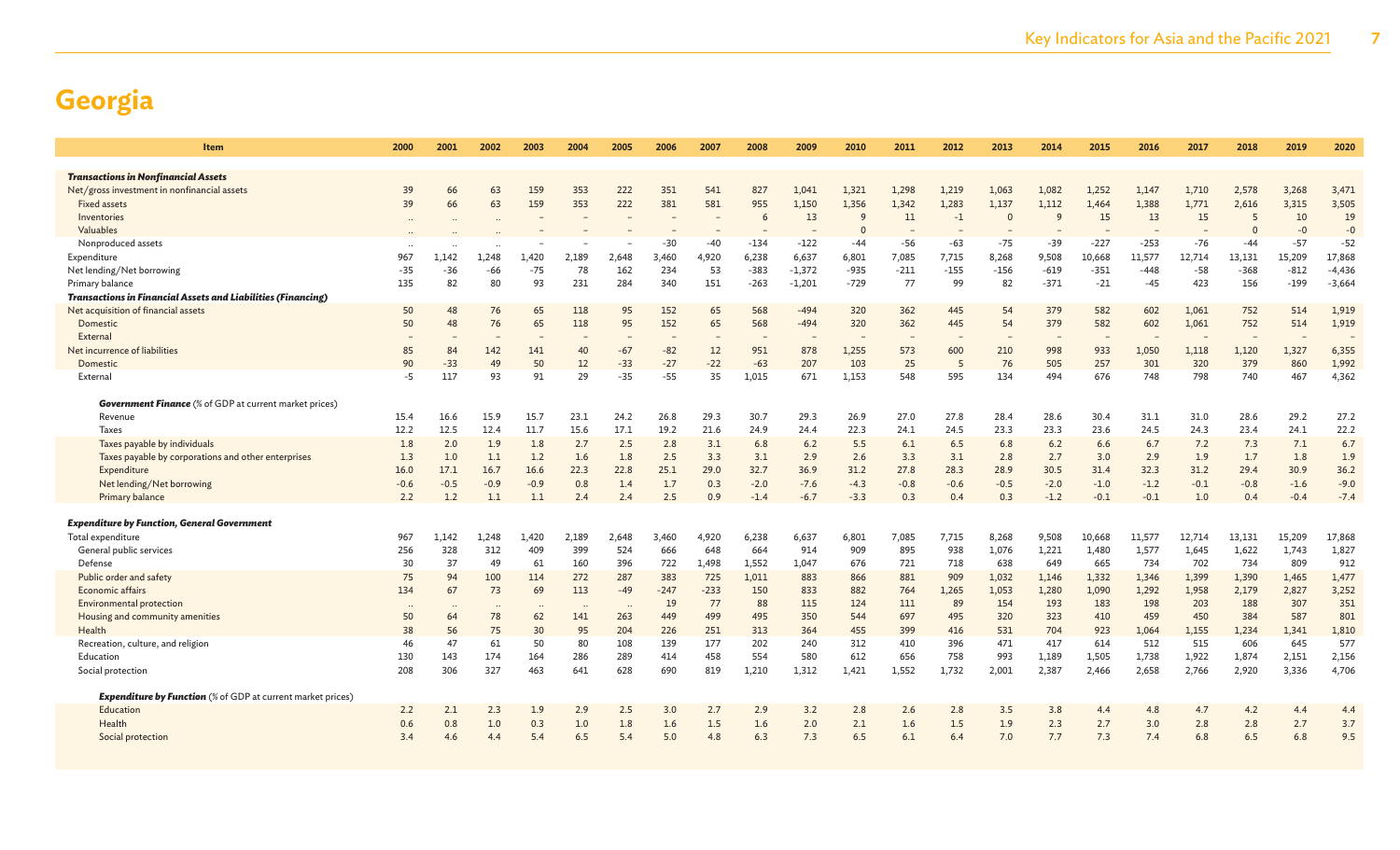| <b>Item</b>                                                         | 2000           | 2001           | 2002           | 2003           | 2004           | 2005           | 2006                    | 2007                    | 2008         | 2009           | 2010       | 2011           | 2012       | 2013           | 2014       | 2015       | 2016       | 2017       | 2018       | 2019       | 2020       |
|---------------------------------------------------------------------|----------------|----------------|----------------|----------------|----------------|----------------|-------------------------|-------------------------|--------------|----------------|------------|----------------|------------|----------------|------------|------------|------------|------------|------------|------------|------------|
| <b>EXTERNAL TRADE</b> calendar year (\$ million)                    |                |                |                |                |                |                |                         |                         |              |                |            |                |            |                |            |            |            |            |            |            |            |
| Exports, fob                                                        | 324            | 317            | 346            | 461            | 647            | 865            | 936                     | 1,232                   | 1,495        | 1,134          | 1,677      | 2,186          | 2,377      | 2,910          | 2,861      | 2,204      | 2,117      | 2,746      | 3,380      | 3,798      | 3,342      |
| Imports, cif                                                        | 710            | 752            | 795            | 1,139          | 1,844          | 2,488          | 3,675                   | 5,212                   | 6,302        | 4,476          | 5,236      | 7,072          | 8,056      | 8,023          | 8,602      | 7,304      | 7,342      | 8,057      | 9.362      | 9,517      | 8,011      |
| Trade balance                                                       | $-386$         | $-435$         | $-449$         | $-678$         | $-1,197$       | $-1,622$       | $-2,738$                | $-3,980$                | $-4,806$     | $-3,342$       | $-3,559$   | $-4,886$       | $-5,680$   | $-5,112$       | $-5,741$   | $-5,100$   | $-5,225$   | $-5,311$   | $-5,982$   | $-5,718$   | $-4,669'$  |
|                                                                     |                |                |                |                |                |                |                         |                         |              |                |            |                |            |                |            |            |            |            |            |            |            |
| <b>External Trade</b> (% annual change)                             |                |                |                |                |                |                |                         |                         |              |                |            |                |            |                |            |            |            |            |            |            |            |
| Exports                                                             | 36.1           | $-2.1$         | 9.0            | 33.4           | 40.2           | 33.8           | 8.2                     | 31.6                    | 21.4         | $-24.2$        | 48.0       | 30.4           | 8.7        | 22.5           | $-1.7$     | $-23.0$    | $-3.9$     | 29.7       | 23.1       | 12.4       | $-12.0$    |
| Imports                                                             | 2.9            | 6.0            | 5.7            | 43.3           | 61.9           | 34.9           | 47.7                    | 41.8                    | 20.9         | $-29.0$        | 17.0       | 35.1           | 13.9       | $-0.4$         | 7.2        | $-15.1$    | 0.5        | 9.7        | 16.2       | 1.7        | $-15.8$    |
| <b>Direction of Trade</b> calendar year (\$ million)                |                |                |                |                |                |                |                         |                         |              |                |            |                |            |                |            |            |            |            |            |            |            |
| Exports, total                                                      | 326            | 317            | 349            | 465            | 645            | 850            | 928                     | 1,232                   | 1,496        | 1,133          | 1,677      | 2,189          | 2,377      | 2,906          | 2,861      | 2,204      | 2,117      | 2,746      | 3,380      | 3,798      | 3,342      |
| 1. Russian Federation                                               | 69             | 74             | 61             | 84             | 105            | 154            | 76                      | 46                      | 30           | 21             | 35         | 37             | 46         | 190            | 275        | 163        | 207        | 398        | 438        | 497        | 441        |
| 2. Azerbaijan                                                       | 20             | 10             | 29             | 17             | 25             | 83             | 89                      | 137                     | 205          | 166            | 256        | 426            | 627        | 710            | 544        | 241        | 153        | 274        | 508        | 509        | 441        |
| 3. China, People's Republic of                                      | -1             | $\overline{1}$ | $\overline{1}$ | $\mathbf{1}$   | 3              | 6              | 10                      | $\mathcal{R}$           | $\mathsf{q}$ | 6              | 27         | 29             | 26         | 34             | 90         | 126        | 174        | 202        | 199        | 223        | 476        |
| 4. Armenia                                                          | 14             | 13             | 21             | 31             | 54             | 40             | 74                      | 111                     | 123          | 89             | 167        | 223            | 261        | 316            | 288        | 180        | 153        | 214        | 286        | 433        | 188        |
| 5. Bulgaria                                                         | 2              | -1             | $\Omega$       | $\Omega$       | 16             | 43             | 62                      | 59                      | 108          | 82             | 67         | 94             | 70         | 151            | 167        | 214        | 161        | 187        | 259        | 284        | 312        |
| 6. Turkey                                                           | 74             | 69             | 54             | 83             | 119            | 122            | 123                     | 172                     | 263          | 226            | 217        | 228            | 143        | 183            | 239        | 187        | 173        | 217        | 241        | 202        | 191        |
| 7. Ukraine                                                          | 11             | 12             | 13             | 30             | 16             | 37             | 57                      | 94                      | 134          | 84             | 110        | 141            | 167        | 193            | 140        | 60         | 74         | 127        | 180        | 251        | 217        |
| 8. United States                                                    | $\overline{7}$ | <sup>Q</sup>   | 14             | 15             | 21             | 27             | 59                      | 149                     | 102          | 37             | 187        | 143            | 226        | 137            | 207        | 104        | 68         | 122        | 160        | 132        | 80         |
| 9. Switzerland                                                      | 13             | 16             | 24             | 33             | 18             | 3              | $\overline{2}$          | 1                       | 1            | $\overline{2}$ | $\Omega$   | $\overline{2}$ | 13         | $\overline{3}$ | 14         | 31         | 82         | 72         | 77         | 83         | 107        |
| 10. Uzbekistan                                                      | $\overline{1}$ |                | $\overline{3}$ |                | $\overline{2}$ | $\overline{2}$ | $\overline{\mathbf{3}}$ | $\overline{\mathbf{3}}$ | 6            | 6              | 8          | 13             | 16         | 23             | 55         | 98         | 71         | 64         | 80         | 89         | 73         |
| Imports, total                                                      | 722            | 754            | 792            | 1.141          | 1,848          | 2,490          | 3.673                   | 5.212                   | 6.302        | 4,502          | 5,256      | 7,054          | 7,842      | 7.872          | 8,599      | 7,302      | 7,336      | 8,057      | 9,362      | 9,517      | 8,031      |
| 1. Turkey                                                           | 111            | 107            | 90             | 112            | 202            | 283            | 523                     | 728                     | 940          | 788            | 887        | 1,272          | 1,393      | 1,346          | 1,729      | 1,327      | 1,354      | 1,374      | 1,474      | 1,617      | 1,408      |
| 2. Russian Federation                                               | 99             | 93             | 122            | 161            | 258            | 384            | 559                     | 577                     | 426          | 292            | 291        | 390            | 474        | 589            | 573        | 625        | 681        | 790        | 935        | 977        | 888        |
| 3. China, People's Republic of                                      | 3              | -4             | <sup>9</sup>   | 23             | 29             | 47             | 103                     | 207                     | 298          | 175            | 335        | 525            | 566        | 564            | 733        | 587        | 548        | 733        | 834        | 859        | 709        |
| 4. Azerbaijan                                                       | 57             | 73             | 80             | 94             | 156            | 233            | 319                     | 382                     | 607          | 410            | 485        | 611            | 634        | 638            | 640        | 539        | 493        | 567        | 593        | 559        | 493        |
| 5. United States                                                    | 70             | 64             | 68             | 91             | 111            | 148            | 130                     | 204                     | 358          | 232            | 181        | 246            | 213        | 254            | 287        | 254        | 231        | 331        | 501        | 679        | 556        |
| 6. Germany                                                          | 55             | 76             | 60             | 83             | 151            | 207            | 351                     | 387                     | 497          | 302            | 333        | 481            | 542        | 449            | 466        | 432        | 432        | 455        | 467        | 502        | 407        |
| 7. Ukraine                                                          | 35             | 51             | 59             | 80             | 142            | 219            | 320                     | 575                     | 658          | 421            | 561        | 706            | 597        | 602            | 549        | 456        | 418        | 447        | 515        | 416        | 391        |
| 8. Armenia                                                          | 16             | 10             | 9              | 11             | 26             | 39             | 40                      | 60                      | 72           | 42             | 46         | 59             | 70         | 182            | 210        | 175        | 217        | 281        | 335        | 268        | 422        |
| 9. Italy                                                            | 21             | 38             | 42             | 36             | 62             | 64             | 102                     | 144                     | 184          | 130            | 137        | 185            | 271        | 221            | 222        | 198        | 263        | 218        | 232        | 228        | 183        |
| 10. Japan                                                           | $\overline{7}$ | $\overline{3}$ |                | $\overline{z}$ | 6              | 8              | 40                      | 56                      | 120          | 108            | 170        | 174            | 313        | 320            | 368        | 212        | 200        | 159        | 244        | 257        | 161        |
| <b>BALANCE OF PAYMENTS</b> <sup>ad</sup> calendar year (\$ million) |                |                |                |                |                |                |                         |                         |              |                |            |                |            |                |            |            |            |            |            |            |            |
| Current account balance                                             | $-175.9$       | $-197.1$       | $-216.9$       | $-382.2$       | $-356.2$       | $-695.7$       | $-1.191.3$              | $-1.992.1$              | $-2,811.2$   | $-1.141.1$     | $-1.198.8$ | $-1.843.1$     | $-1.882.7$ | $-955.5$       | $-1.784.2$ | $-1.767.0$ | $-1.885.9$ | $-1.306.0$ | $-1.191.7$ | $-960.4$   | $-1,965.0$ |
| Balance on goods                                                    | $-535.0$       | $-516.7$       | $-496.5$       | $-658.9$       | $-930.8$       | $-1,217.5$     | $-2,056.5$              | $-2,888.8$              | $-3,836.9$   | $-2,416.7$     | $-2,628.1$ | $-3,499.6$     | $-4,226.1$ | $-3,506.2$     | $-4,285.6$ | $-3,951.9$ | $-3,882.5$ | $-3,809.2$ | $-4,115.8$ | $-3,736.4$ | $-3,139.3$ |
| Exports                                                             | 478.3          | 484.9          | 574.3          | 767.5          | 1,055.1        | 1.413.9        | 1,586.4                 | 2,055.6                 | 2,387.6      | 1,853.7        | 2,393.3    | 3,223.0        | 3,459.1    | 4,190.8        | 3,995.1    | 3,021.0    | 2,864.7    | 3,569.9    | 4,406.5    | 4.944.3    | 4,349.5    |
| Imports                                                             | 1,013.3        | 1,001.6        | 1.070.8        | .426.4         | 1,985.9        | 2,631.4        | 3,642.9                 | 4.944.4                 | 6.224.5      | 4,270.4        | 5,021.3    | 6,722.6        | 7,685.2    | 7,697.0        | 8,280.7    | 6,973.0    | 6,747.2    | 7,379.1    | 8,522.3    | 8,680.7    | 7,488.8    |
| Balance on services                                                 | 71.9           | 71.0           | 52.8           | 85.6           | 84.8           | 102.1          | 180.2                   | 172.3                   | 24.7         | 351.7          | 548.3      | 753.7          | 1,108.     | 1,416.3        | 1,306.0    | 1,404.1    | 1,577.0    | 2,024.3    | 2,243.8    | 2,175.8    | 129.9      |
| Credit                                                              | 368.0          | 381.1          | 417.9          | 484.5          | 570.6          | 737.9          | 913.5                   | 1.107.0                 | 1,270.9      | 1.329.3        | 1.640.8    | 2,018.9        | 2,562.0    | 2.980.9        | 3.043.6    | 3.087.1    | 3,313.0    | 3.990.1    | 4,490.1    | 4,600.5    | 1,585.8    |
| Debit                                                               | 296.1          | 310.2          | 365.1          | 398.9          | 485.9          | 635.8          | 733.3                   | 934.7                   | 1,246.2      | 977.6          | 1,092.5    | 1,265.2        | 1,453.8    | 1,564.6        | 1,737.6    | 1,683.0    | 1,736.0    | 1,965.8    | 2,246.3    | 2,424.7    | 1,455.9    |
| Balance on primary income                                           | 37.4           | 20.1           | 10.4           | 9.5            | 73.6           | 60.7           | 161.1                   | 35.9                    | $-59.4$      | $-43.6$        | $-217.5$   | $-425.8$       | $-172.4$   | $-317.1$       | $-229.8$   | $-338.8$   | $-701.4$   | $-794.2$   | $-683.5$   | $-774.8$   | $-764.6$   |
| Credit                                                              | 147.6          | 149.5          | 160.6          | 179.3          | 251.8          | 263.3          | 341.2                   | 482.5                   | 585.8        | 489.3          | 556.6      | 758.0          | 1.077.5    | 922.1          | 1.027.2    | 844.5      | 914.0      | 1.129.8    | 1.281.8    | 1.372.6    | 961.9      |
| Debit                                                               | 110.2          | 129.4          | 150.2          | 169.8          | 178.2          | 202.6          | 180.1                   | 446.6                   | 645.2        | 532.8          | 774.1      | 1,183.9        | 1,249.9    | 1,239.2        | 1,257.0    | 1,183.3    | 1,615.4    | 1,924.0    | 1,965.3    | 2,147.5    | 1,726.5    |
| Balance on secondary income                                         | 249.8          | 228.6          | 216.4          | 181.6          | 416.2          | 359.0          | 523.9                   | 688.5                   | 1.060.4      | 967.5          | 1,098.5    | 1,328.7        | 1,407.6    | 1,451.5        | 1.425.3    | 1,119.6    | 1,121.1    | 1,273.1    | 1,363.8    | 1,375.0    | 1,809.0    |
| Credit                                                              | 277.5          | 256.3          | 245.6          | 217.9          | 467.7          | 413.4          | 587.0                   | 768.5                   | 1,142.0      | 1,038.5        | 1,183.4    | 1,458.5        | 1,515.9    | 1,570.5        | 1,560.8    | 1,221.7    | 1,233.0    | 1,397.3    | 1,502.7    | 1,539.0    | 1,906.1    |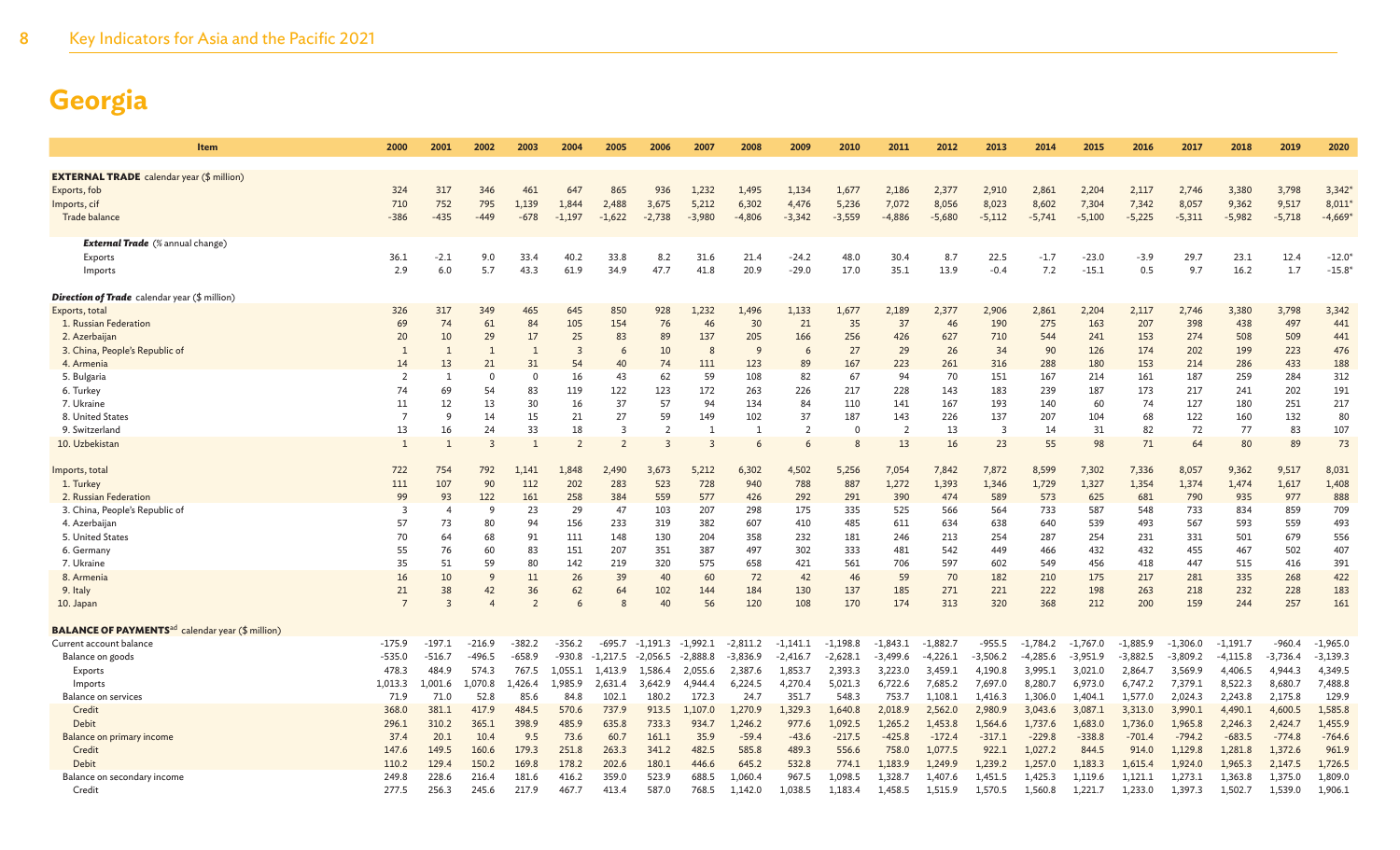| <b>Item</b>                                                    | 2000       | 2001       | 2002       | 2003       | 2004       | 2005       | 2006       | 2007       | 2008       | 2009        | 2010        | 2011        | 2012        | 2013        | 2014        | 2015        | 2016        | 2017        | 2018        | 2019        | 2020        |
|----------------------------------------------------------------|------------|------------|------------|------------|------------|------------|------------|------------|------------|-------------|-------------|-------------|-------------|-------------|-------------|-------------|-------------|-------------|-------------|-------------|-------------|
|                                                                |            |            |            |            |            |            |            |            |            |             |             |             |             |             |             |             |             |             |             |             |             |
| Debit                                                          | 27.7       | 27.8       | 29.2       | 36.3       | 51.5       | 54.4       | 63.0       | 80.0       | 81.7       | 71.0        | 85.0        | 129.9       | 108.3       | 119.0       | 135.5       | 102.1       | 111.9       | 124.3       | 139.0       | 164.0       | 97.1        |
| Capital account                                                | 14.4       | 16.6       | 23.1       | 24.4       | 41.2       | 56.5       | 155.1      | 83.4       | 106.6      | 177.6       | 198.3       | 145.8       | 131.6       | 132.5       | 106.2       | 58.3        | 56.0        | 83.1        | 76.1        | 47.1        | 41.1        |
| Credit                                                         | 14.4       | 16.6       | 23.1       | 24.4       | 41.2       | 56.5       | 155.1      | 83.4       | 106.6      | 177.6       | 198.3       | 145.8       | 131.6       | 132.5       | 106.2       | 58.3        | 56.0        | 83.1        | 76.1        | 47.1        | 41.1        |
| Debit                                                          |            |            |            |            |            |            |            |            |            |             |             |             |             |             |             |             |             |             |             |             |             |
| Financial accountae                                            | $-156.0$   | $-169.4$   | $-181.2$   | $-361.2$   | $-299.7$   | $-612.7$   | $-1.096.8$ | $-1.947.0$ | $-2,770.0$ | $-940.7$    | $-1.077.0$  | $-1.749.0$  | $-1,886.5$  | $-895.2$    | $-1.788.4$  | $-1.781.2$  | $-1.821.8$  | $-1.252.3$  | $-1.207.6$  | $-942.1$    | $-1,907.2$  |
| Direct investment                                              | $-128.1$   | $-105.8$   | $-156.1$   | $-330.8$   | -482.8     | $-542.2$   | $-1,184.6$ | $-1.690.8$ | $-1,428.6$ | $-685.3$    | $-730.5$    | $-987.4$    | $-751.3$    | $-919.3$    | $-1.430.3$  | $-1,419.6$  | $-1,245.4$  | $-1,708.9$  | $-966.1$    | $-1,029.2$  | $-594.0$    |
| Portfolio investment                                           | $-2.7$     | 0.0        | $-0.0$     | $-0.6$     | 13.6       | $-15.5$    | -140.3     | $-21.1$    | $-623.2$   | $-10.5$     | $-250.5$    | $-133.4$    | $-848.3$    | 36.6        | $-209.4$    | 153.6       | $-41.5$     | 75.9        | 47.6        | $-707.2$    | 183.3       |
| Financial derivatives                                          |            |            |            |            |            |            |            | $-1.1$     | $-7.8$     | $-0.6$      | $-0.8$      | $-5.1$      | $-5.4$      | 2.4         | $-8.2$      | 1.8         | 4.0         | 0.5         | 1.2         | $-3.7$      | $-27.2$     |
| Other investment                                               | $-8.2$     | $-115.0$   | $-56.8$    | $-11.2$    | $-8.4$     | $-165.5$   | $-210.6$   | $-611.1$   | $-841.1$   | $-860.7$    | $-303.2$    | $-1.195.6$  | $-319.8$    | 30.2        | $-107.2$    | $-417.5$    | $-783.7$    | 138.1       | $-568.9$    | 596.0       | $-1,774,7$  |
| Net errors and omissions                                       | 5.5        | 11.1       | 12.6       | $-3.4$     | 15.3       | 26.5       | $-60.6$    | $-38.4$    | $-65.4$    | 22.9        | $-76.5$     | $-51.7$     | $-135.4$    | $-72.3$     | $-110.4$    | $-72.5$     | 8.0         | $-29.4$     | $-92.0$     | $-28.7$     | 16.8        |
| Overall balance                                                | 16.9       | $-51.4$    | $-31.7$    | 18.5       | $-177.9$   | $-110.6$   | $-438.6$   | $-377.0$   | $-130.7$   | $-616.4$    | $-208.0$    | $-572.4$    | $-38.2$     | 45.2        | 33.4        | 99.4        | $-244.8$    | $-242.0$    | $-278.5$    | $-202.1$    | $-305.5$    |
| Reserves and related items                                     | $-16.9$    | 51.4       | 31.7       | $-18.5$    | 177.9      | 110.6      | 438.6      | 377.0      | 130.7      | 616.4       | 208.0       | 572.4       | 38.2        | $-45.2$     | $-33.4$     | $-99.4$     | 244.8       | 242.0       | 278.5       | 202.1       | 305.5       |
| International investment position                              | $-2,138.7$ | $-2,287.8$ | $-2,599.5$ | $-3,082.6$ | $-3,414.8$ | $-3,905.5$ | $-5,110.4$ | $-7,117.7$ | $-9,658.2$ | $-10,827.5$ | $-11,968.2$ | $-13,944.8$ | $-16,020.8$ | $-16,419.1$ | $-17,865.4$ | $-18,555.5$ | $-20,116.7$ | $-22,625.3$ | $-23,097.4$ | $-23,901.8$ | $-24,826.0$ |
| <b>Balance of Payments</b> (% of GDP at current market prices) |            |            |            |            |            |            |            |            |            |             |             |             |             |             |             |             |             |             |             |             |             |
| Exports                                                        | 15.6       | 15.1       | 16.9       | 19.2       | 20.6       | 22.1       | 20.5       | 20.2       | 18.7       | 17.2        | 19.5        | 21.3        | 21.0        | 24.4        | 22.7        | 20.2        | 18.9        | 22.0        | 25.0        | 28.3        | 27.4        |
| Imports                                                        | 33.1       | 31.1       | 31.5       | 35.7       | 38.7       | 41.0       | 47.0       | 48.6       | 48.6       | 39.7        | 41.0        | 44.5        | 46.6        | 44.8        | 47.0        | 46.6        | 44.6        | 45.4        | 48.4        | 49.7        | 47.1        |
| Balance on goods                                               | -17.5      | $-16.0$    | $-14.6$    | -16.5      | $-18.2$    | $-19.0$    | $-26.6$    | $-28.4$    | -30.0      | $-22.4$     | $-21.5$     | $-23.2$     | -25.6       | $-20.4$     | $-24.3$     | $-26.4$     | $-25.6$     | $-23.4$     | $-23.4$     | $-21.4$     | $-19.8$     |
| Current account balance                                        | $-5.8$     | $-6.1$     | $-6.4$     | $-9.6$     | -6.9       | $-10.9$    | $-15.4$    | $-19.6$    | $-22.0$    | $-10.6$     | $-9.8$      | $-12.2$     | $-11.4$     | $-5.6$      | $-10.1$     | $-11.8$     | $-12.5$     | $-8.0$      | $-6.8$      | $-5.5$      | $-12.4$     |
| Overall balance                                                | 0.6        | $-1.6$     | $-0.9$     | 0.5        | $-3.5$     | $-1.7$     | $-5.7$     | $-3.7$     | $-1.0$     | $-5.7$      | $-1.7$      | $-3.8$      | $-0.2$      | 0.3         | 0.2         | 0.7         | $-1.6$      | $-1.5$      | $-1.6$      | $-1.2$      | $-1.9$      |
|                                                                |            |            |            |            |            |            |            |            |            |             |             |             |             |             |             |             |             |             |             |             |             |
| <b>INTERNATIONAL RESERVES</b> calendar year (\$ million)       |            |            |            |            |            |            |            |            |            |             |             |             |             |             |             |             |             |             |             |             |             |
| Total                                                          | 116.0      | 161.9      | 202.2      | 196.2      | 386.7      | 478.6      | 930.8      | 1,361.2    | 1,480.2    | 2,110.3     | 2,263.8     | 2,818.2     | 2,872.9     | 2,823.4     | 2,699.2     | 2,520.7     | 2,756.4     | 3,038.8     | 3,289.5     | 3,505.8     | 3,913.3     |
| Gold, national valuation                                       |            |            |            |            |            |            |            |            |            |             |             |             |             |             |             |             |             |             |             |             |             |
| Foreign exchange                                               | 112.7      | 158.0      | 199.3      | 191.3      | 375.4      | 477.6      | 929.9      | L.346.3    | L,467.8    | 1.891.6     | 2.041.4     | 2.594.9     | 2,651.6     | 2,601.5     | 2,490.5     | 2.321.0     | 2,562.8     | 2,832.9     | 3,089.1     | 3,306.5     | 3,700.5     |
| Reserve position in the IMF                                    | 0.0        | 0.0        | 0.0        | 0.0        | 0.0        | 0.0        | 0.0        | 0.0        | 0.0        | 0.0         | 0.0         | 0.0         | 0.0         | 0.0         | 0.0         | 0.0         | 0.0         | 0.0         | 0.0         | 0.0         | 0.0         |
| SDRs                                                           | 3.3        | 4.0        | 2.9        | 4.9        | 11.2       | 1.0        | 0.9        | 14.8       | 12.3       | 218.7       | 222.4       | 223.3       | 221.3       | 221.9       | 208.6       | 199.7       | 193.6       | 205.9       | 200.4       | 199.3       | 212.8       |
|                                                                |            |            |            |            |            |            |            |            |            |             |             |             |             |             |             |             |             |             |             |             |             |
| <b>EXCHANGE RATES</b> (GEL-\$)                                 |            |            |            |            |            |            |            |            |            |             |             |             |             |             |             |             |             |             |             |             |             |
| End of period                                                  | 1.98       | 2.06       | 2.09       | 2.08       | 1.83       | 1.79       | 1.71       | 1.59       | 1.67       | 1.69        | 1.77        | 1.67        | 1.66        | 1.74        | 1.86        | 2.39        | 2.65        | 2.59        | 2.68        | 2.87        | 3.28        |
| Average of period                                              | 1.98       | 2.07       | 2.20       | 2.15       | 1.92       | 1.81       | 1.78       | 1.67       | 1.49       | 1.67        | 1.78        | 1.69        | 1.65        | 1.66        | 1.77        | 2.27        | 2.37        | 2.51        | 2.53        | 2.82        | 3.11        |
|                                                                |            |            |            |            |            |            |            |            |            |             |             |             |             |             |             |             |             |             |             |             |             |
| <b>EXTERNAL INDEBTEDNESS</b> calendar year (\$ million)        |            |            |            |            |            |            |            |            |            |             |             |             |             |             |             |             |             |             |             |             |             |
| Total debt outstanding and disbursed                           | 1,825.5    | 1,909.5    | 2.034.4    | 2,148.6    | 2,316.6    | 2,151.3    | 2,573.4    | 2,986.9    | 7,721.5    | 8,672.8     | 8,790.4     | 10,817.6    | 12,624.7    | 13,603.3    | 14,157.4    | 14,874.6    | 16,320.1    | 16,423.9    | 17,326.2    | 17,311.9    |             |
| Long-term debt                                                 | 1.315.8    | 1.363.5    | 1.495.6    | 1,608.0    | 1,720.8    | 1.662.8    | 1.684.7    | 1.844.3    | 6,003.1    | 6,736.2     | 6,417.5     | 8.062.1     | 9.500.6     | 10,942.1    | 11.586.5    | 12.501.5    | 13,659.0    | 13,584.1    | 14,592.6    | 14,588.2    |             |
| Public and publicly guaranteed                                 | 1,273.9    | 1,310.6    | 1.444.9    | 1.564.0    | 1,621.8    | 1,531.2    | 1,526.0    | 1,603.6    | 2,973.8    | 3,529.4     | 3,274.4     | 3,800.5     | 5,101.8     | 5,363.0     | 5,576.1     | 5,720.9     | 6,223.5     | 6,615.2     | 6,748.6     | 6,993.3     |             |
| Private nonguaranteed                                          | 41.9       | 52.9       | 50.7       | 43.9       | 99.0       | 131.6      | 158.7      | 240.6      | 3,029.3    | 3,206.8     | 3,143.1     | 4,261.7     | 4,398.7     | 5,579.1     | 6,010.4     | 6,780.6     | 7,435.4     | 6,968.9     | 7,843.9     | 7,594.9     | $\ddotsc$   |
| Short-term debt                                                | 43.7       | 77.7       | 33.1       | 38.1       | 106.3      | 50.4       | 435.7      | 663.7      | 1.036.5    | 924.5       | 1,100.7     | 1,545.8     | 2,158.9     | 2,080.7     | 2,150.5     | 2,043.4     | 2,354.4     | 2,442.6     | 2,317.8     | 2,275.8     | $\cdots$    |
| Use of IMF credit                                              | 466.0      | 468.3      | 505.7      | 502.6      | 489.5      | 438.1      | 452.9      | 479.0      | 681.9      | 1,012.0     | 1,272.2     | 1,209.7     | 965.3       | 580.5       | 420.4       | 329.7       | 306.7       | 397.3       | 415.8       | 448.0       | $\cdots$    |
|                                                                |            |            |            |            |            |            |            |            |            |             |             |             |             |             |             |             |             |             |             |             |             |
| External debt (% of GNI)                                       | 59.0       | 58.9       | 59.        | 53.7       | 44.6       | 33.2       | 32.5       | 29.3       | 60.6       | 80.9        | 73.1        | 73.7        | 77.4        | 80.6        | 81.4        | 101.8       | 113.0       | 106.3       | 102.4       | 101.6       | $\cdots$    |
| Total long-term debt (% of total debt)                         | 72.1       | 71.4       | 73.5       | 74.8       | 74.3       | 77.3       | 65.5       | 61.7       | 77.7       | 77.7        | 73.0        | 74.5        | 75.3        | 80.4        | 81.8        | 84.0        | 83.7        | 82.7        | 84.2        | 84.3        |             |
| Short-term debt (% of total debt)                              | 2.4        | 4.1        | 1.6        | 1.8        | 4.6        | 2.3        | 16.9       | 22.2       | 13.4       | 10.7        | 12.5        | 14.3        | 17.1        | 15.3        | 15.2        | 13.7        | 14.4        | 14.9        | 13.4        | 13.1        | $\cdots$    |
| Debt service (% of exports of goods and services)              | 12.7       | 8.0        | 11.5       | 12.8       | 12.7       | 8.1        | 10.7       | 6.0        | 16.7       | 21.0        | 17.5        | 24.8        | 21.7        | 20.9        | 24.0        | 31.0        | 36.8        | 29.7        | 23.9        | 21.6        |             |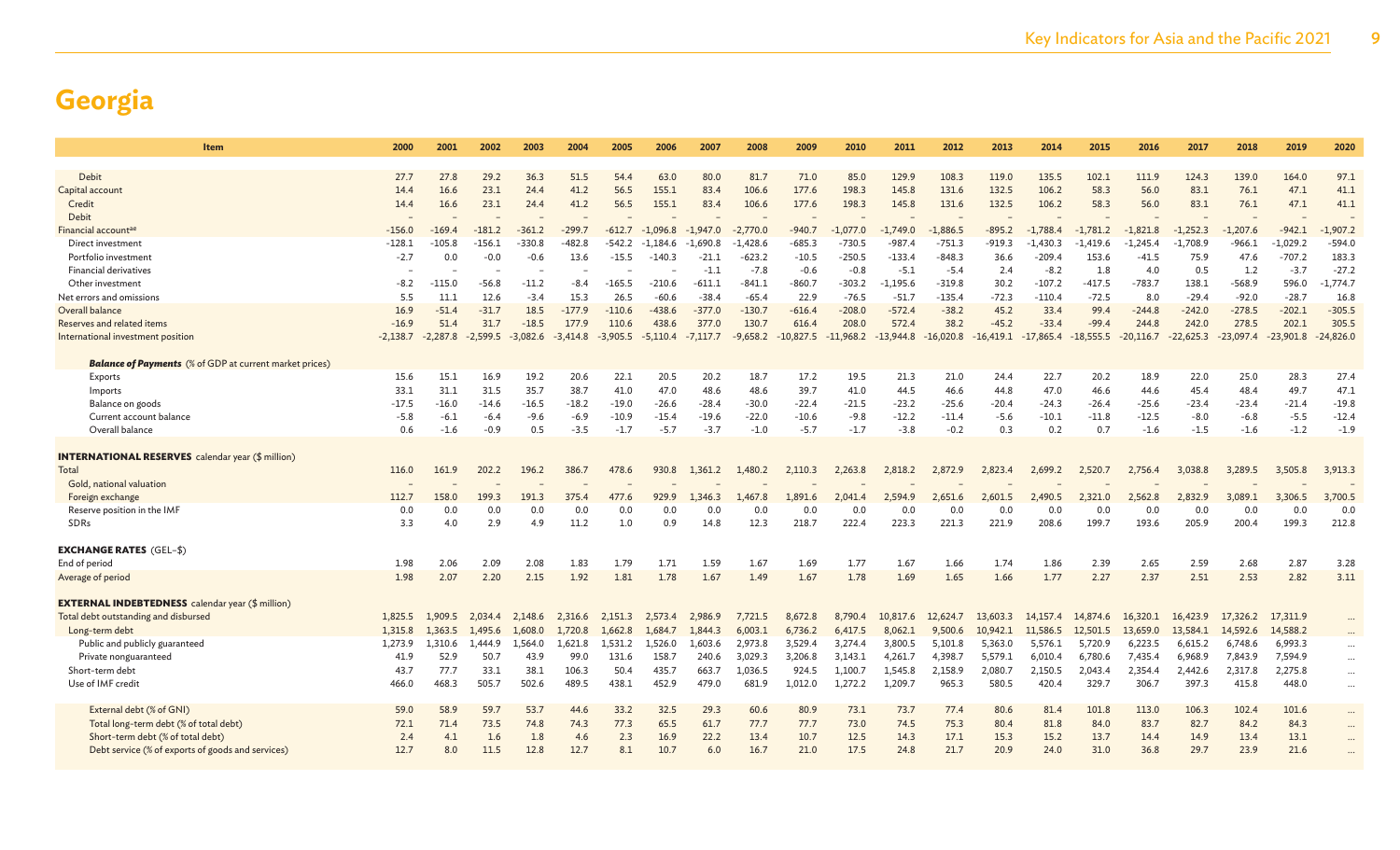| <b>Item</b>                                              | 2000 | 2001 | 2002 | 2003 | 2004     | 2005  | 2006  | 2007  | 2008  | 2009  | 2010  | 2011   | 2012  | 2013  | 2014   | 2015    | 2016       | 2017    | 2018    | 2019    | 2020     |
|----------------------------------------------------------|------|------|------|------|----------|-------|-------|-------|-------|-------|-------|--------|-------|-------|--------|---------|------------|---------|---------|---------|----------|
|                                                          |      |      |      |      |          |       |       |       |       |       |       |        |       |       |        |         |            |         |         |         |          |
| Debt service transactions during the year $(\$$ million) |      |      |      |      |          |       |       |       |       |       |       |        |       |       |        |         |            |         |         |         |          |
| Principal repayments on long-term debt                   | 42.4 | 27.4 | 55.7 | 91.3 | 144.8    | 102.8 | 184.6 | 103.2 | 423.0 | 473.8 | 510.3 | 1,090. | 855.6 | 765.5 | 1,206. | 1,386.5 | 1,634.1    | 1,974.3 | 1,680.7 | 1,669.0 | 1,422.7  |
| Interest on long-term debt                               | 43.3 | 29.1 | 38.9 | 39.3 | 30.5     | 28.0  | 32.6  | 33.4  | 225.4 | 250.7 | 246.9 | 296.8  | 397.8 | 451.1 | 426.2  | 661.3   | 905.4      | 525.6   | 609.3   | 575.8   | 3,002.6  |
| Interest on short-term debt                              | 1.4  |      | 1.9  |      | 2.0      | 2.0   |       | 32.3  | 22.8  | 10.2  | 12.5  | 22.7   | 29.0  | 85.1  | 43.1   | 35.8    | 52.0       | 67.6    | 84.5    | 62.6    | $\cdots$ |
|                                                          |      |      |      |      |          |       |       |       |       |       |       |        |       |       |        |         |            |         |         |         |          |
| Average terms of new commitments                         |      |      |      |      |          |       |       |       |       |       |       |        |       |       |        |         |            |         |         |         |          |
| Interest rate (% per annum)                              |      | 0.7  | 0.8  |      | $\pm .3$ | 0.8   |       | 0.8   | -5.1  |       | 4.1   | 4.5    | 4.6   |       | 0.9    | 1.8     | <b>1.8</b> | 0.9     | 0.4     | 0.4     | $\cdots$ |
| Maturity (years)                                         | 32.0 | 39.0 | 39.4 | 39.7 | 33.3     | 40.3  | 34.8  | 26.9  | 12.9  | 30.9  | 16.1  | 16.3   | 17.5  | 24.5  | 23.6   | 22.4    | 20.8       | 23.7    | 28.6    | 23.1    | $\cdots$ |
| Grace period (years)                                     | 8.9  | 10.2 | 99   | 10.4 | 9.9      | 10.7  | 8.8   | 10.2  | 6.4   | 7.8   | 5.3   | 7.6    | 8.1   | 6.2   | 7.5    | 5.      |            |         | 10.4    | 9.6     | $\cdots$ |
| Grant element (%)                                        | 47.5 | 57.2 |      | 57.6 | 48.0     | 58.1  |       | 48.5  | 9.1   | 46.7  | 14.3  | 7.5    | 9.7   | 39.7  | 42.1   | 32.2    | 32.7       | 42.6    | 53.8    | 48.4    | $\cdots$ |

... = data not available; | = marks break in series; 0 or 0.0 = magnitude is less than half of unit employed; - = magnitude equals zero; \* = provisional, preliminary, estimate, budget figure; \$ = United States dollars; fob GDP = gross domestic product; GEL = lari; GNI = gross national income; IMF = International Monetary Fund; km<sup>2</sup> = square kilometer; kWh = kilowatt-hour; L = liter; m<sup>3</sup> = cubic meter; NPISHs = nonprofit institutions servin

a For 2000–2001 and 2003–2013, retroprojections are mainly based on the 2014 General Population Census. For 2002, estimates are based on the 2014 General Population Census and the 2002 Integrated Household Survey.

- For 2014 onward, population figures are calculated using the retroprojected population as of 1 January 2013 as the baseline population.
- b Negative population growth rates are largely produced by migration processes.

c For 2000-2009, data are in line with the International Labour Organization's (ILO) standards adopted at the 13th International Conference of Labour Statisticians (ICLS). For 2010-2019, data are recalculated according to For 2020, data are compiled following the ILO's standards adopted at the 19th ICLS.

- d Prior to 2017, data refer to employed persons by economic activity following the Nomenclature Statistique des Activités économiques dans la Communauté Européenne (NACE) Rev. 1.1. classification. For 2017 onward, data refer to employed persons by economic activity following the NACE Rev. 2. classification.
- e For 2010 onward, there are changes in basic concepts in line with the changing of the base year to 2015 chain-linked series and the adoption of the System of National Accounts 2008.
- f For 2010 onward, financial and insurance activities include financial intermediation services indirectly measured.
- g For 2010 onward, financial intermediation services indirectly measured are included in financial and insurance activities.
- h Chain–volume series and the corresponding growth rates are not additive (i.e., the chain–volume series for an aggregate will not equal the sum of the values of its components).
- i Includes NPISHs.
- Derived from balance-of-payments data.
- k Includes coal; briquettes; ovoids and similar solid fuels manufactured from coal; coke and semicoke of coal, lignite, or peat, whether or not agglomerated; and retort carbon.
- l For 2019, coal production was significantly reduced due to mining site rehabilitations. Coal extraction has relatively increased beginning 2020.
- m Imports include anthracite, other bituminous coal, and coke-oven coke.
- n For 2013–2019, refers to final consumption, and excludes own use in coal mines and thermal power plants. For 2020, includes own use.
- o Refers to crude oil.
- p For 2016–2017, includes mixed oil products, which consist of crude oil and fuel oil.
- q Refers to own use by petroleum refineries as input for industrial-type services for mixing raw materials.
- r For 2013 onward, exports and imports include transit electricity.
- s Final data on electricity consumption exclude distribution losses. Preliminary data for 2020 include losses in the distribution system.
- t For 2000–2012, volume of natural gas is measured at a temperature of 20 degrees Celsius. For 2013 onward, volume is measured at 15 degrees Celsius.
- u For 2013–2019, final consumption excludes losses and gas consumed at thermal power plants. For 2020, consumption includes losses.
- v Refers to average retail market prices for different types of gasoline.
- w In this context, the term "broad money liabilities" refers to broad money aggregate M3.
- x Includes deposits excluded from broad money, securities other than shares, loans, shares and other equity, and other items (net).
- y Refers to deposits allocated with maturity of 1 year or less.
- z Refers to deposits allocated with maturity of more than 1 year.
- aa Refers to loans granted with maturity of 1 year or less.
- ab Refers to loans granted with maturity of more than 1 year.
- ac For 2013 onward, revised government finance statistics (GFS) cover the central government's extrabudgetary units. For 2018 onward, GFS cover local governments' extrabudgetary units. Extrabudgetary units include the Lega and the Non-Profit (Non-Commercial) Legal Entities in Georgia. Other revisions and corrections were made which brings the revised GFS data closer to GFS Manual 2014.
- ad Compiled based on the IMF's Balance of Payments and International Investment Position Manual (sixth edition).
- ae Refers to the sum of direct investment, portfolio investment, financial derivatives and employee stock options, other investment, and reserve assets.